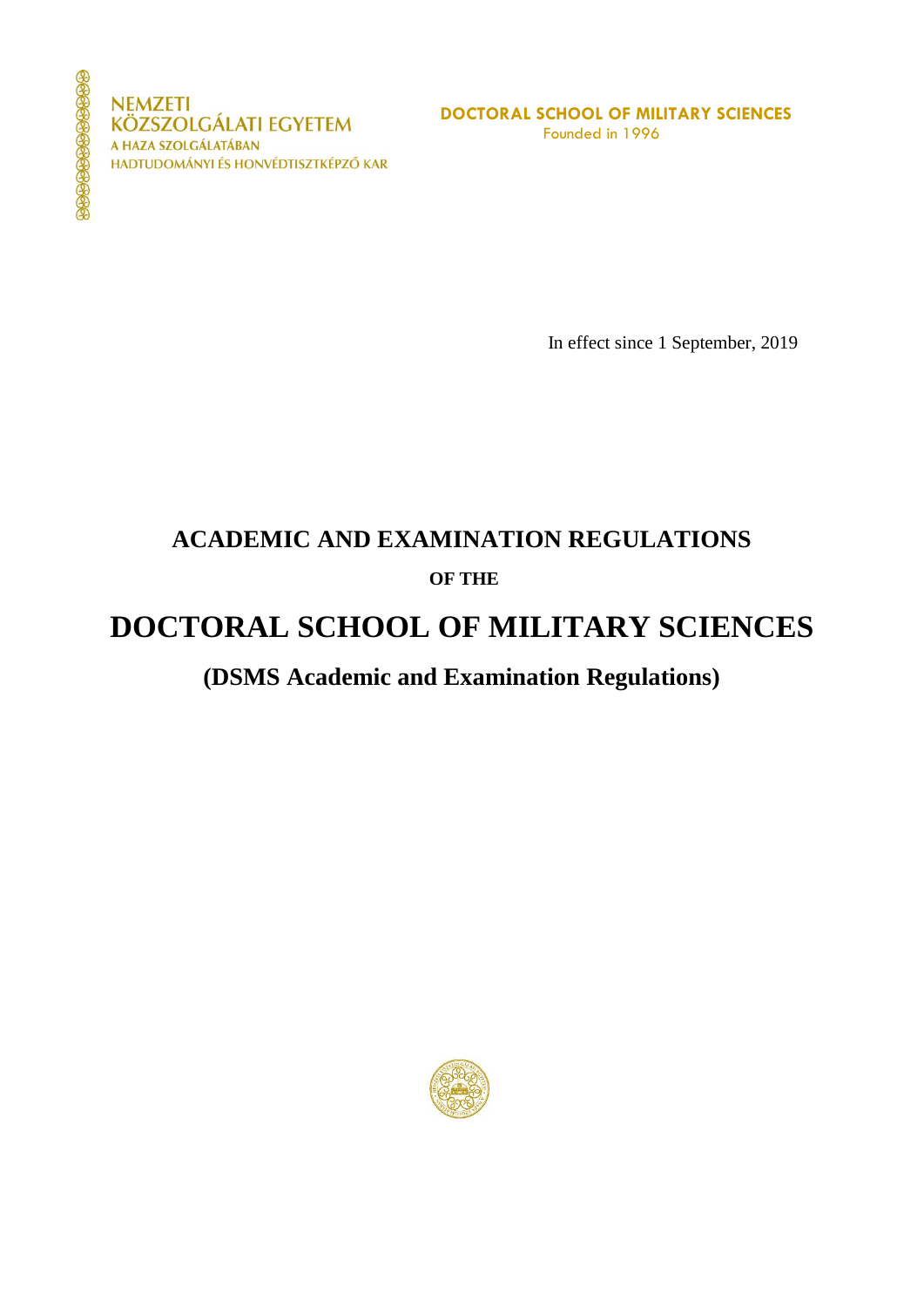### **General provisions**

The present Academic and Examination Regulations of the Doctoral School of Military Sciences (hereinafter AER DSMS) is based on Governmental Decree 387/2012 (XII 19) on doctoral schools, doctoral procedures, and habilitation; the Doctoral Regulations of NUPS (hereinafter DR); the NUPS Academic and Examination Regulations (hereinafter AER); and the Rules of Procedure of the Doctoral School of Military Sciences.

The AER of the DSMS is based on further legal acts and decrees:

- Act CCIV of 2011 on National Higher Education;
- following the Act CXXXII of 2011 on the National University of Public Service and on higher education in public administration, law enforcement, and military (NUPS Act);
- Governmental Decree **387/2012 (XII 19)** on doctoral schools, doctoral procedures, and habilitation;
- Governmental Decree **237/2006 (XI 27)** on the entrance procedures of higher education institutions;
- **Resolution 2016/6/V/2** of the Hungarian Accreditation Committee: Accreditation Requirements of the HAC, Aspects of Peer Review (ABSZ) in the Evaluation of Doctoral Schools;
- **Decision 2016/6 / V / 1.** of the Hungarian Accreditation Committee (hereinafter referred to as HAC): Instructions for submitting a doctoral school application and updating the data of a functioning doctoral school;
- **Annex V / 1 of the 9th Session of the HAC 2017:** Accreditation Requirements of the HAC, Aspects of Peer Review (ABSZ) in the Evaluation of Doctoral Schools.

### **Section 2**

### **The scope of the Academic and Examination Regulations of the DSMS**

(1) The scope of the AER covers the training and examination issues of doctoral students pursuing organised training.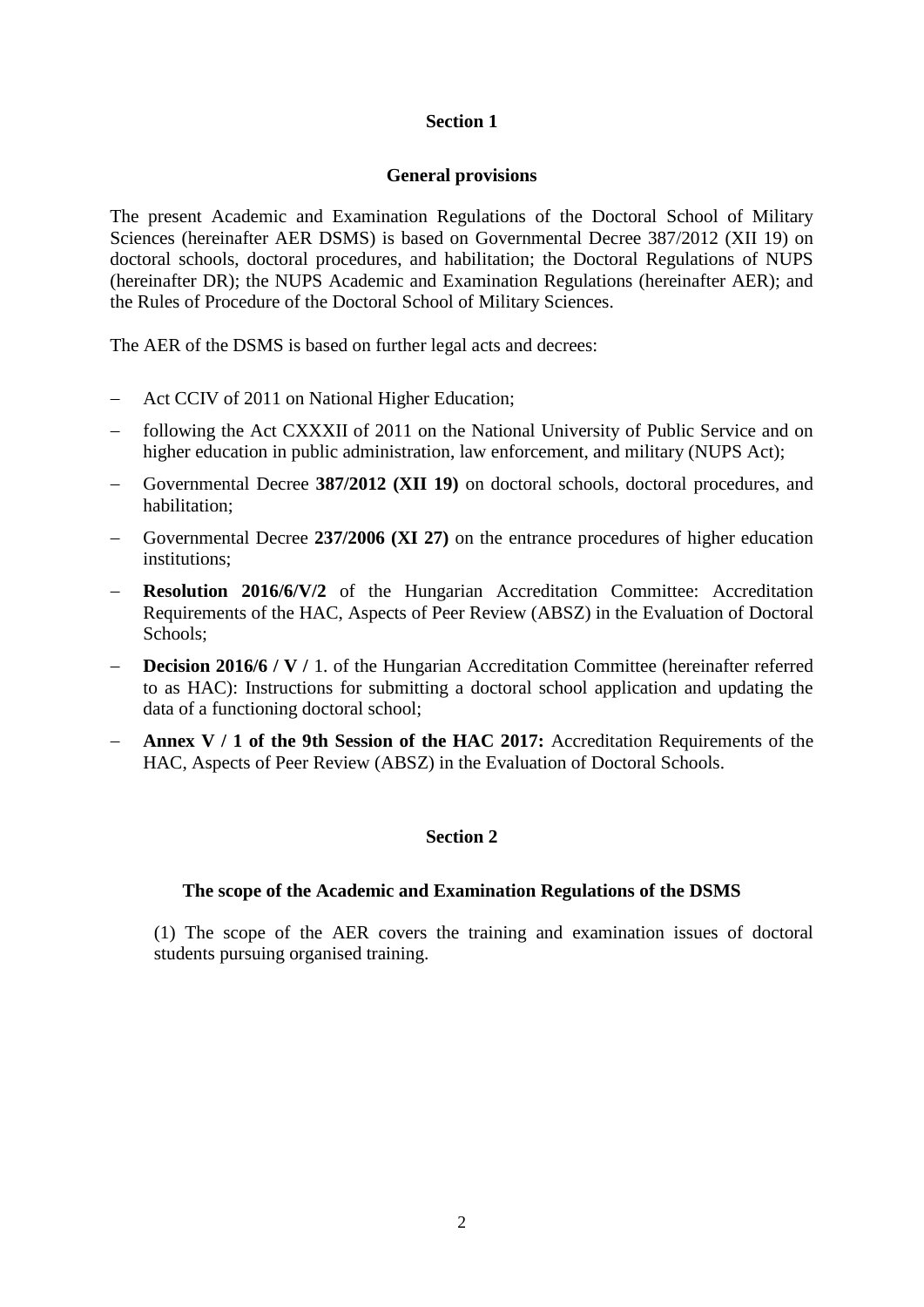### **Basic definitions within the doctoral training programme**

- (1) doctoral student: PhD student preparing for the degree and having the rights and obligations set out in the higher education legislation; who is entitled to the rights and is bound by the obligations set forth in the statutes on higher education, the MoD, and other ministries.
- (2) student legal status: a legal status between the University and the student, with contents based on the statutes on higher education, the MoD, and other ministries, and also including the students' rights and obligations.
- (3) dissertation submitter: a doctoral student who has obtained the absolutorium and meets all prerequisites of doctoral degree procedure, has written the dissertation, and initiated the degree procedure. If a student initiates the degree procedure during the training period, then the doctoral student is considered as the dissertation submitter within the framework of the student legal status.
- (4) doctoral training: a four-year (48 months) programme conducted by the doctoral school, resulting in PhD student's legal status, built on Master training, aimed at preparation for earning doctoral degree. The doctoral training consists of regular coursework, research and reporting activities including the fulfilment of requirements prescribed in the Doctoral and Habilitation Regulations.
- (5) dissertation topic: A research area that is appropriate, through its elaboration process for a PhD student, then a doctoral candidate to learn, under direction of a supervisor, the application of scientific methods, to achieve results of a scientific degree, and to verify such results in the form of scientific publications, academic lectures, and a doctoral dissertation.
- (6) credits in doctoral training programmes: The measurement unit of study, research work and – if the doctoral student undertakes – teaching activities performed in order to meet the obligations.
- (7) doctoral degree procedure: a series of activities aimed at earning a doctoral degree, based on the doctoral training but legally and procedurally independent, provided for in the UDR.
- (8) doctoral dissertation: a written work completed by the doctoral candidate, proving, over the course of the doctoral degree procedure, that the candidate is able to independently solve a scientific task proportionate to the requirements of the academic degree.
- (9) Doctoral Council of the Discipline: a regularly meeting body supporting the work of the head of the doctoral school. Its members are elected by the permanent members of the DS and whose members are appointed and relieved by the UDC.
- (10) supervisor: a teacher or researcher holding an academic degree, whose doctoral topic has been approved by the DC and who guides and assists the doctoral student with studies and research work, and the preparation for doctoral degree procedure.
- (11) part-time programme (international or national): during the doctoral training programme, doctoral students may apply for a part-time programme, related to the research topic and also approved by the supervisor. This programme shall ensure the validity of the academic period in the doctoral programme of the home university. The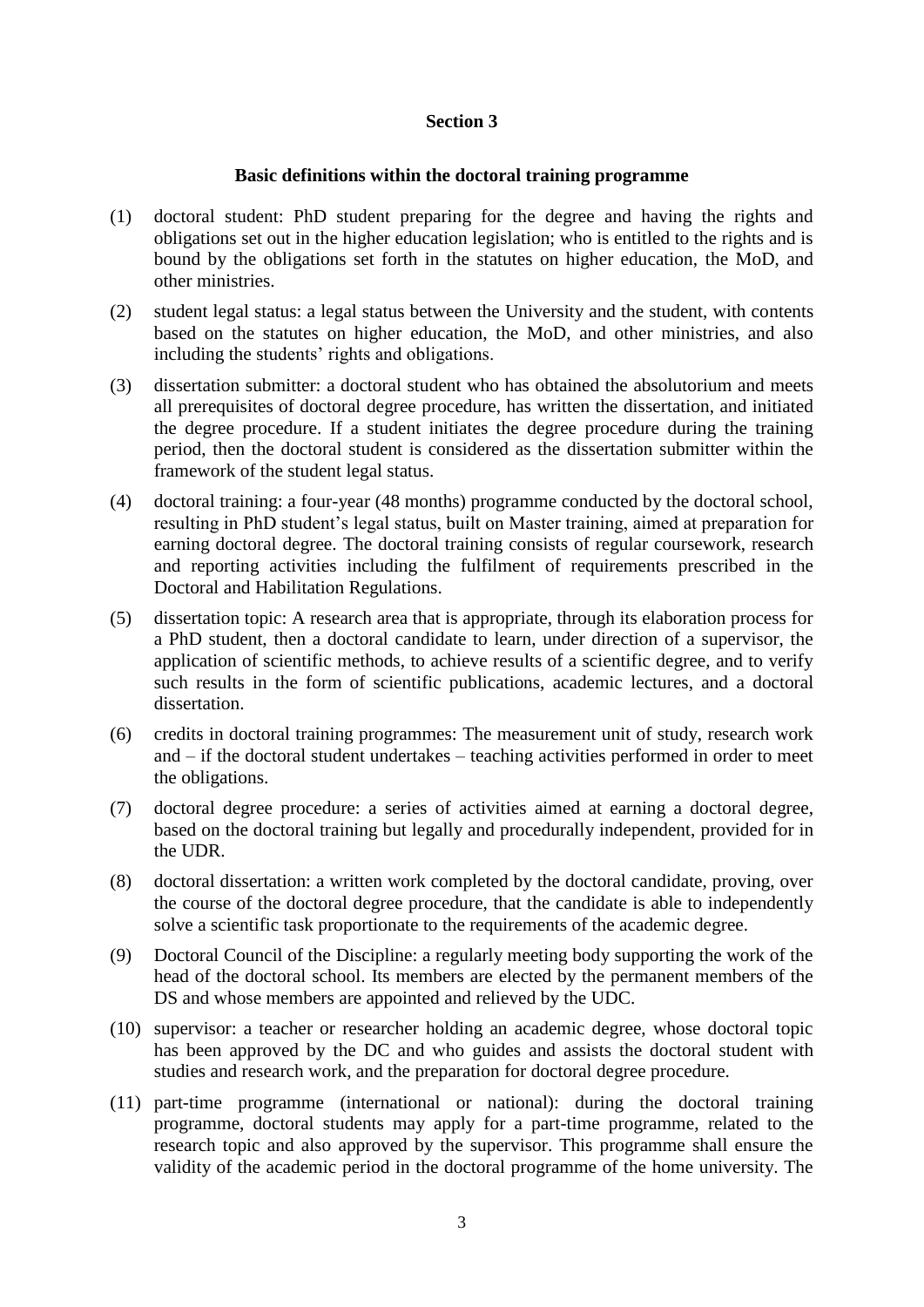decision on the approval of the work programme of such training is to be made by the DSC.

- (12) semester: a five-month-long training period consisting of a registration week, no fewer than 15 weeks of study period and no more than 6 weeks of exam period. During one semester a student may earn more or fewer credits than (may accumulate more or less credits than 30). Semesters may be either active or passive.
- (13) active semester: a semester in which the student has registered or declared the intention to continue the studies and earned a minimum of 21 credits.
- (14) passive semester: a semester on which the student has not registered or failed to declare the intention to continue the studies. Passive semesters are considered in the total duration (72 months) of the doctoral training.

During the doctoral programme, at the end of the fourth semester, as a conclusion of the programmes and research phase and as a condition for the commencement of the research and dissertation phase, a comprehensive examination shall be taken, which measures and evaluates the academic and research progress;

### **Section 4**

### **Committees and Persons Acting in Doctoral Matters**

- (1) The committees and persons directly participating in the doctoral training and examinations are as follows:
	- University Doctoral and Habilitation Council (UDHC)
	- Office of Scientific Affairs (OSA)
	- Doctoral Student's Committee on Social Affairs
	- Doctoral Council of the Discipline (hereinafter referred to as DCD);
	- Doctoral School of Military Sciences (DSMS)
		- Core members of the DS
		- Head of the Doctoral School
		- Heads of research areas:
		- Head of department
		- Supervisor
		- Lecturers of the DS
- (2) University bodies and persons indirectly involved in the doctoral process:
	- the Senate;
	- the Rector;
	- the Dean.
- (3) University Doctoral and Habilitation Council Tasks and competencies of the UDHC are defined in Section 8 of the DHR.
- (4) Office of Scientific Affairs (OSA) Tasks of the Office of Scientific Affairs on doctoral procedures are defined in Section 19 of the DHR.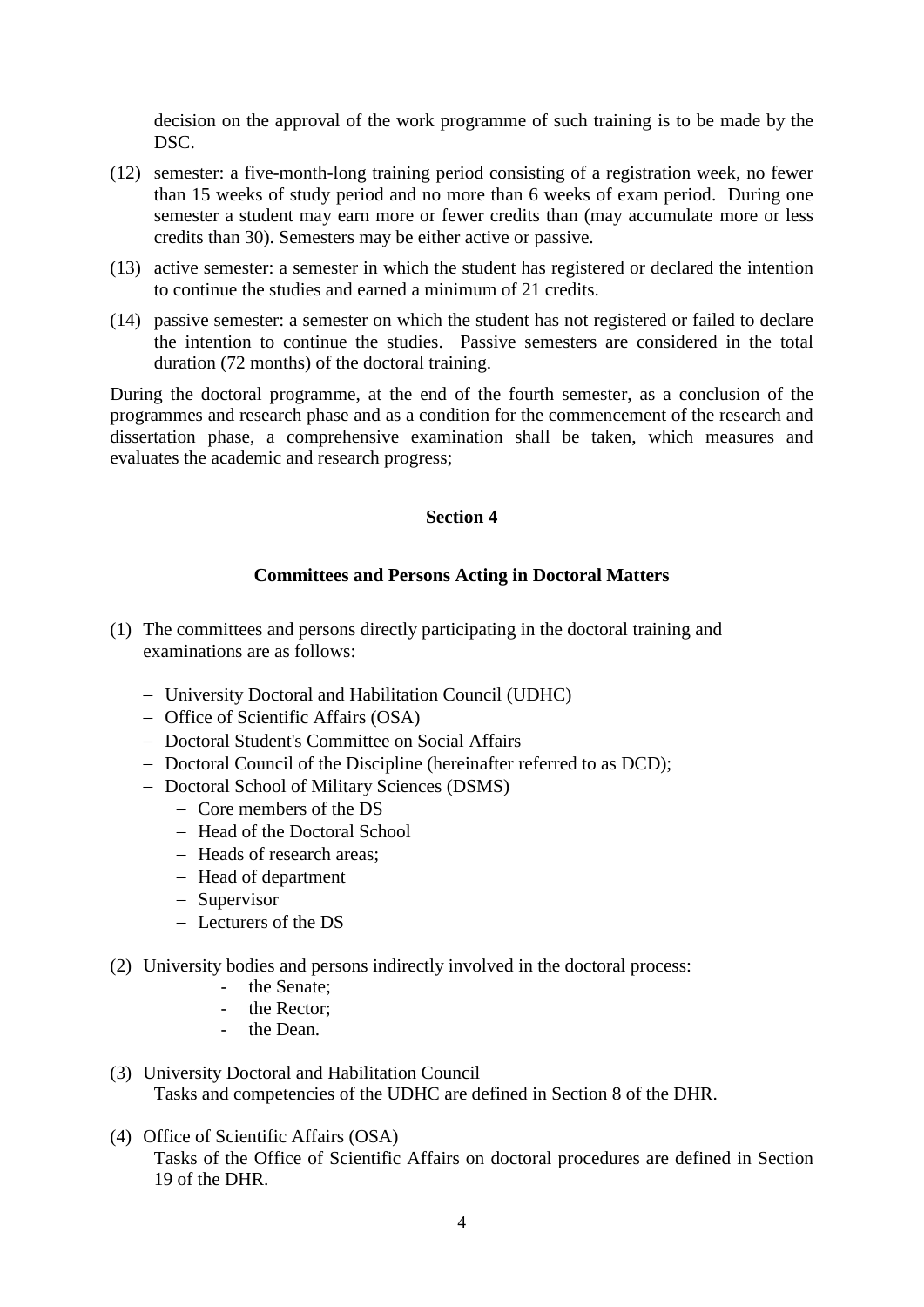(5) Doctoral Student's Committee on Social Affairs

Tasks and competencies of the Doctoral Student's Committee on Social Affairs are defined in Section 17 of the DHR.

- (6) Bodies and persons indirectly involved in the doctoral procedure
	- $-$  the Senate:
	- $-$  the Rector;
	- $-$  the Dean.

Their tasks and competencies are defined in Section 20 of the DHR.

- (7) The Doctoral Council of the Discipline
	- a) The DCD is a disciplinary body established by the UDHC and has its own responsibilities and competencies. The DCD is governed by the rules of procedure approved by the UDHC.
	- b) DCD members are ex officio core members of the DS. Following the proposal of the head of the doctoral school additional members of the DCD may be four external individuals, who are not employed by the University and who meet the conditions of core membership. Members of the DCD with consultation rights are the dean (or a representative), the scientific secretary, a delegated doctoral student and the head of the research area.
	- c) The DCD is chaired by the head of the DS. In the absence of a vice-chair of the DS, a proxy member of the DS's core members is eligible.
	- d) The mandate of members shall be five years and may be renewed several times.
	- e) The appeal forum for DCD is the UDHC.

It shall decide on:

- a) forms of education in the Doctoral School;
- b) courses and the assigned credits;
- c) credit recognition from other universities or international part-time programme;
- d) credit recognition rules;
- e) change in the dissertation title;
- f) change of dissertation topic;
- g) postponement of studies, and academic, disciplinary and examination matters;
- h) termination of student legal status;
- i) research topics and supervisors for doctoral programmes;
- j) the lecturers;
- k) approval of unpublished individual research topics;
- l) the principles, frameworks of the work of the supervisors and determine the tasks of the supervisors during and after the programmes of doctoral students;
- m)appoint members of the doctoral selection committee;
- n) decide on the admission of students;
- o) decide on requests for change of supervisor;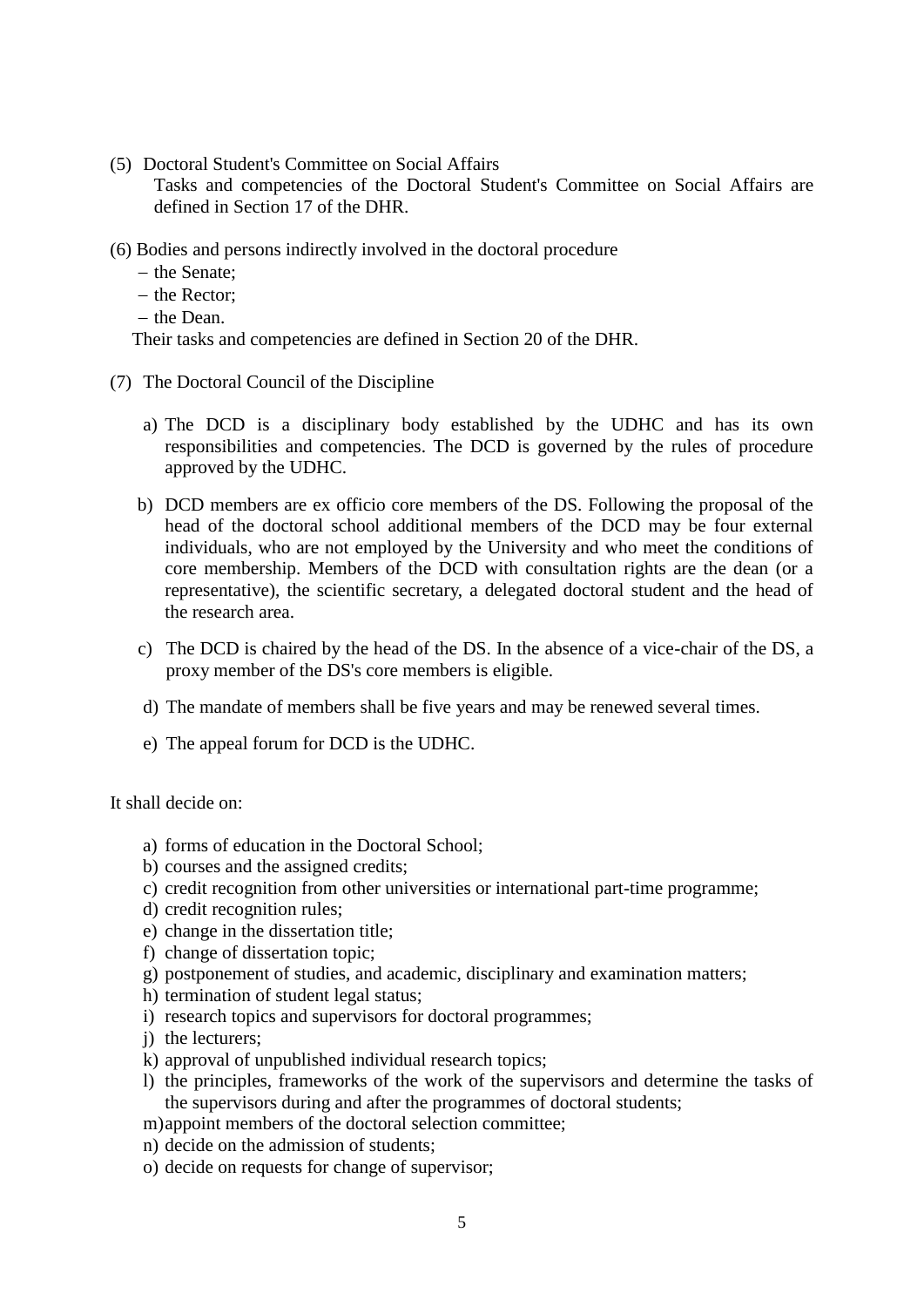- p) decide the requirements for a comprehensive examination;
- q) decide on the admission of students for comprehensive examination;
- r) decide on the subjects of the comprehensive examination on the basis of the programmes plan, establish the comprehensive examination committee;
- s) decide to initiate the degree process;
- t) decide on the official reviewers of the doctoral thesis, appoint the members of the jury;

Make a proposal on:

- a) establishing, terminating or modifying a research area;
- b) the yearly report of the DS;
- c) awarding and withdrawing a doctoral degree;
- d) application for closed defence on the basis of the opinion of the jury;
- (8) Mission and tasks of the Doctoral School of Military Sciences:
	- a) the purpose of the Doctoral School of Military Engineering is to organize and manage the preparation of doctoral students to obtain their doctoral degree (PhD) in the field of military sciences.
	- b) its tasks are:
		- ba) by cooperating with the research areas, to elaborate and propose the doctoral topics for approval to the University Doctoral and Habilitation Council;
		- bb) prepare, organize, facilitate the admission interviews and notify the applicants about the interview date;
		- bc) elaborate the structure and documents of organized doctoral programmes;
		- bd) prepare and publish the handout of the training programme;
		- be) manage, support and administrate the academic matters of doctoral students and students in individual preparation;
		- bf) record the academic, scientific and teaching achievements and results of doctoral students;
		- bg) oversee the preparation of the four-year individual study and research programme as well as the study and research plan for each semester; keep a copy of the plans;
		- bh) update the mark book and documents of doctoral students;
		- bi) collect and accept the handouts from the students each semester including the reports of supervisors as well;
		- bj) oversee the work of supervisors;
		- bk) coordinate and manage the activities of research areas;
		- bl) make reports on the activities of the Doctoral School;
		- bm) keep the website of the doctoral school updated;
		- bn) organize scientific conferences;
		- bo) issue the absolutorium;
		- bp) actively participate in the Doctoral Procedure;
		- bq) manage institutional cooperation relationships;
		- br) administrate the degree procedure, organize the public defence and notify the jury members;
		- bs) continuous and complete documentation of accreditation conditions;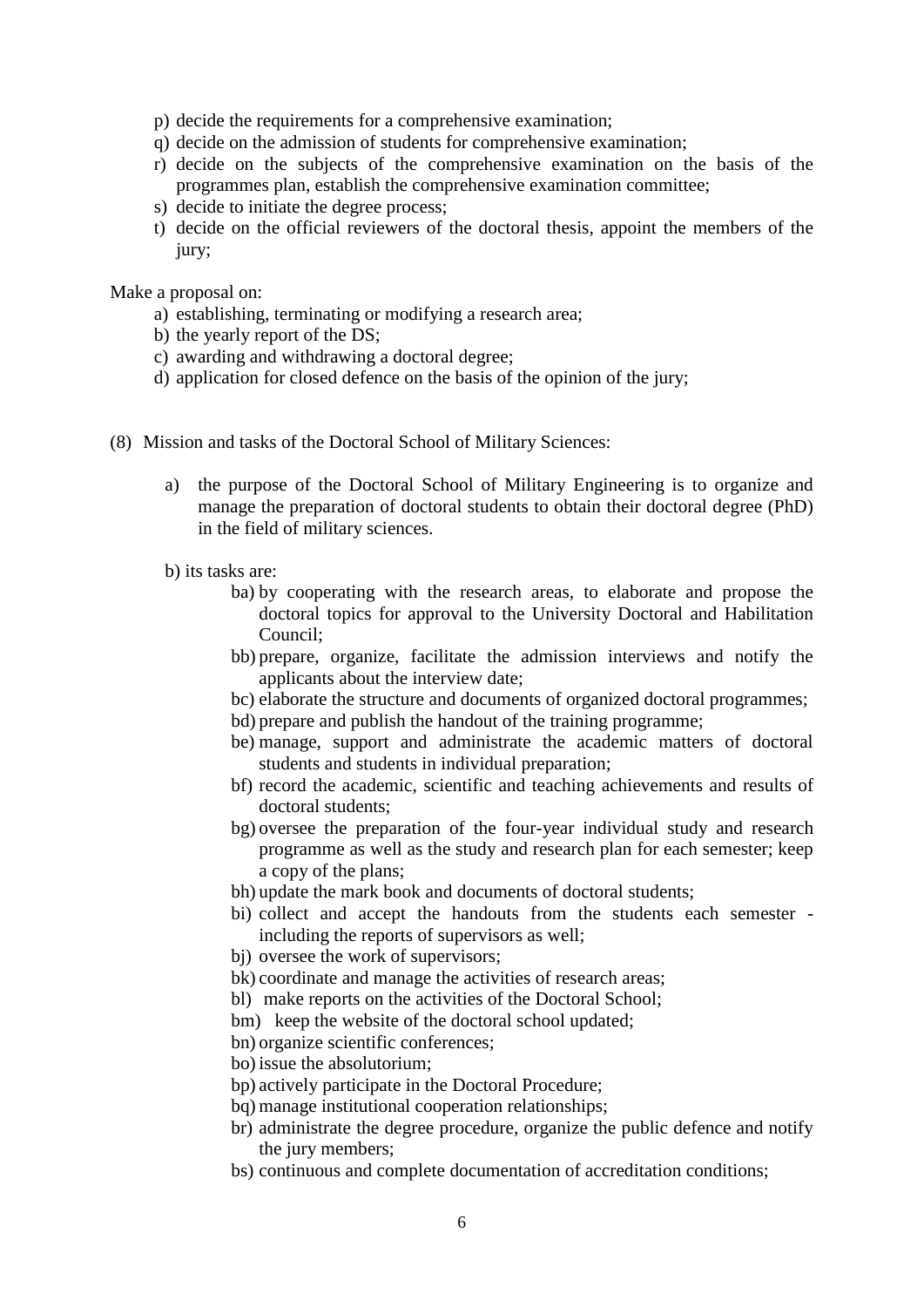- (9) Head of the Doctoral School of Military Sciences:
	- a) is responsible for the scientific standard and academic activities of the DS;
	- b) coordinates the doctoral programme;
	- c) directs the work of the Council of the DS and bears responsibility for the implementation of the Council resolutions;
	- d) represents the Doctoral School.
- (10) The head of the research field:
	- a) is responsible for the quality of work in the research field;
	- b) makes a proposal for admission to doctoral studies;
	- c) makes a proposal to approve or change the supervisor;
	- d) makes a proposal to changes in programmes and new research topics and the inclusion of new subjects in the research field;
	- e) approves the individual study and research programme and semester study and research plan of doctoral students;
	- f) proposes, with the agreement of the Head of Research, the subjects of the comprehensive examination, the chair, the members and the official reviewers of the comprehensive examination committee and the jury;
	- g) supervises the professional work of the research area and coordinate the activities of the lecturers of the research area;
	- h) oversees and facilitates the "Research seminar" that ultimately helps doctoral students to prepare for the comprehensive examination. During the last four semesters, the head of the research area oversees the "Dissertation research work" courses and the relevant reports.
	- i) more details can be found in Section 15, Paragraph (5) and in Section 16, Paragraph (6) of the Doctoral and Habilitation Regulations of the University (DHR).
- (11) The head of department:
	- a) organizes and registers the signing up for doctoral courses at the department;
	- b) approves the individual study and research programme and semester study and research plan of doctoral students;
	- c) regulates and assists the activities of doctoral students at the department who are entitled for scholarship;
	- d) gives permission to doctoral students for teaching at the department;
	- e) upon request allows or rejects the modification of courses that a doctoral student is signed up for.
- (12) The Supervisor:
	- a) announces the doctoral topic;
	- b) certifies the completion of the completed study and research tasks by signing the semester's semester information and mark book (electronic mark book);
	- c) countersigns the contract between the doctoral student and the head of the department on the teaching activities of the student;
	- d) assists the student with writing scientific studies, preparing the dissertation, and supports foreign scholarships;
	- e) makes proposals for the academic and research plan of the doctoral student and bears responsibility for its standard and completion;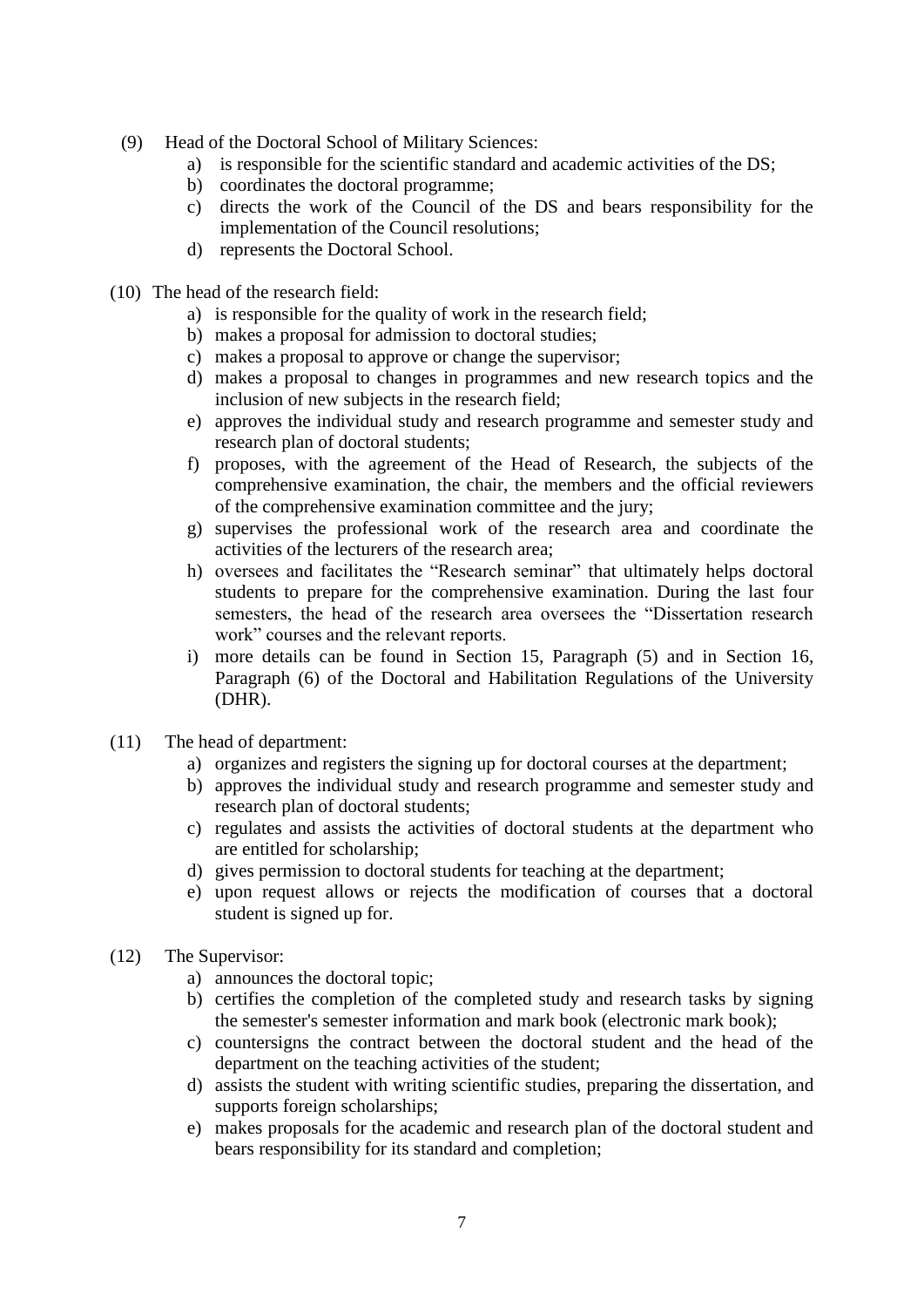- f) prepares a written report on the activities completed by the doctoral student at the end of each semester;
- g) together with the doctoral student, makes a progress report on the activities and achievement;
- h) makes a summary report on the work of the doctoral student and makes a suggestion on the issuance or refusal of the absolutorium, once the doctoral training programme has been completed;
- i) prepares and conducts, in cooperation with the head of department, a workshop discussion of the final draft of the doctoral dissertation;
- j) makes proposals on the academic subjects of the comprehensive examination, the chair and the members of the jury;
- k) assists the doctoral candidate with the preparation for the degree procedure.
- (13) Lecturers of the DS:
	- a) The teaching staff of the doctoral school shall be the lecturers and researchers holding a scientific degree who, on the proposal of the head of the doctoral school, are considered by the doctoral council to be capable of performing teaching, research and supervising duties within the doctoral school.

### **The duration and location of the doctoral training**

- (1) Organized programmes:
	- *a)* full time (state funded or self-financed);
	- *b)* part time (distance learning, self-financed);
	- *c)* individual (self-financed);
	- *d)* a permissible, non-organized form of programmes is individual preparation.
- (2) Language of the training: Hungarian and English The themes and topics of the foreign language programme shall be the same as of the Hungarian training programme. In case of a foreign language courses, the lecturers and the assigned supervisors are required to hold lectures and presentation in the given language and to have a scientific degree.
- (3) The organized doctoral training is unified, consisting of a 48-month training period which comprises eight active semesters.
- (4) Doctoral students may participate in part-time programmes at a foreign or other home university; Doctoral students may participate in a part-time programme approved by the supervisor, if it ensures the validity of the given academic period within the doctoral training programme. The time spent in part-time programme is considered in the doctoral training, hence the student status remains active. The completion of a part-time programme is recognized by credit points.
- (5) The location of the doctoral training is the Zrínyi Campus of the University (Hungária blvd. 9-11.)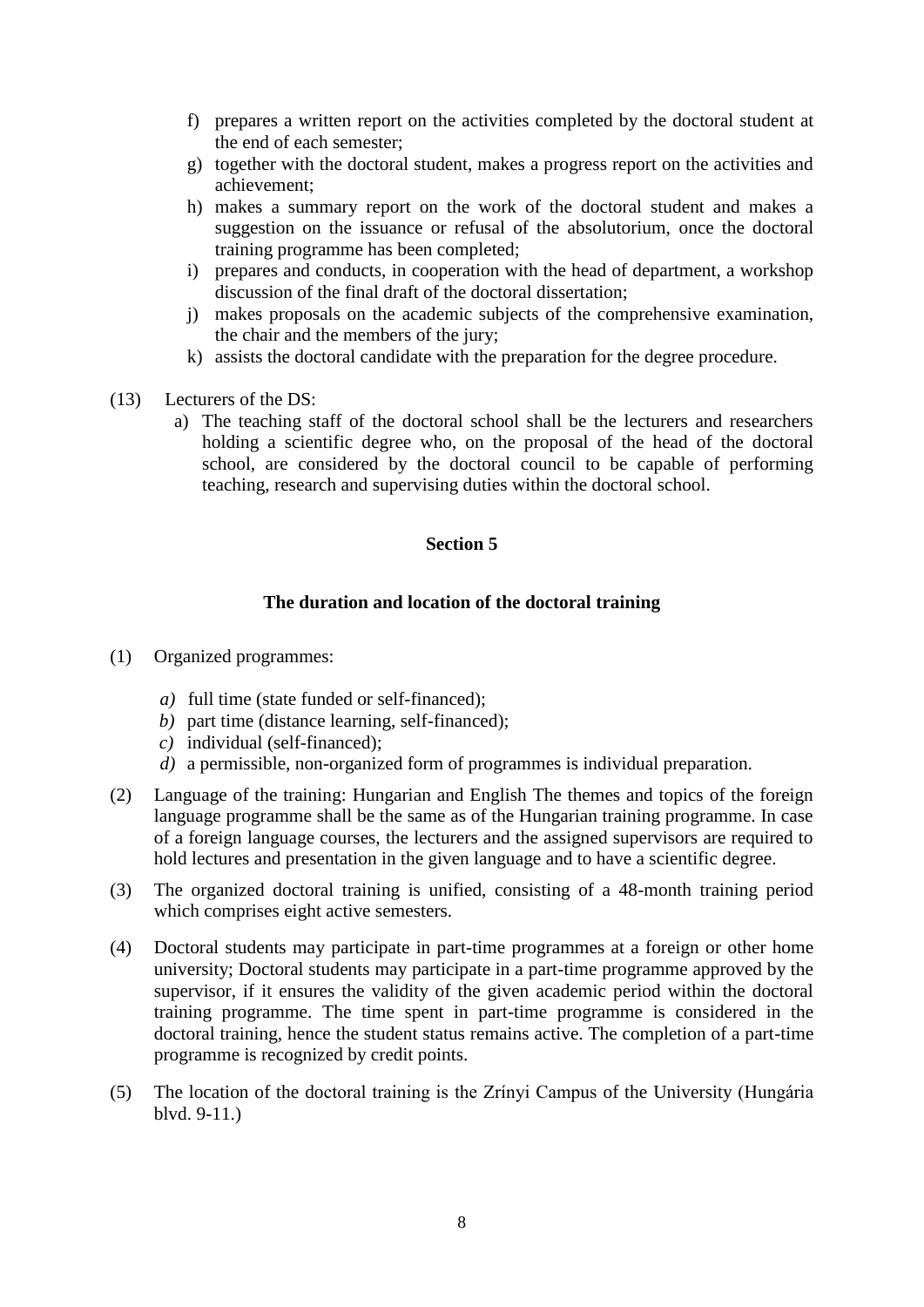### **Student Status**

- (1) The student status is defined in and regulated by Sections 31-32 of the Doctoral and Habilitation Regulations of NUPS.
- (2) A student establishes student legal status with the University when enrolled in the DS after admission or has been transferred from another institution. No new enrolment is required until the student status of a doctoral student is active. Prior to each further semester, doctoral students are to declare in writing the intention to continue the studies during the registration week. The doctoral student participating in self-tuition programmes shall, at the time of enrolment, provide proof of payment of the tuition fee.
- (3) Should a student culpably fail to make such a declaration in the registration period, then the student legal status is to be suspended and the semester becomes passive.
- (4) The doctoral student may exercise the right to suspend student legal status no more than three times with a total of four passive semesters. The continuous suspension of student legal status should not be longer than two semesters. The first suspension may be initiated only after the successful completion of the first semester. In passive semesters the student legal status is suspended nevertheless they are included in the total training time of 72 months.
- (5) Provided that the student is not able to fulfil obligations arising from the student relationship due to childbirth, accident, illness or any other unexpected reason, the student status will be suspended. In cases identified in this paragraph, the limitations prescribed in Paragraph (4) are not to apply. The student is to declare the intention in such a case too and the interruption of studies shall be authorised by the Council of the DS.
- (6) In a passive semester and postponement of studies the student shall not participate in training nor earn academic credits. State-funded students shall not be provided with scholarship. No tuition fee or any other expenditure is to be paid. During the suspension, the doctoral student may carry out data collection, scientific research, publication, participation in scientific conferences and competitions. For any work during the suspension, the doctoral student may be awarded with credits in the first semester following the suspension.
- (7) The doctoral student has a permanent legal status, if the following conditions are met:
	- a.) enrols in the first semester;
	- b.) announces the continuation of studies in the following semesters and certifies the payment of the programmes costs in the case of self-financed doctoral studies;
	- c.) earns at least 21 credits in each semester;
	- d.) if a doctoral student does not earn credits in the given semester, the credits shall be obtained in the following semester under the condition that all the prerequisite credits for the comprehensive examination will be collected by the end of the 4th semester.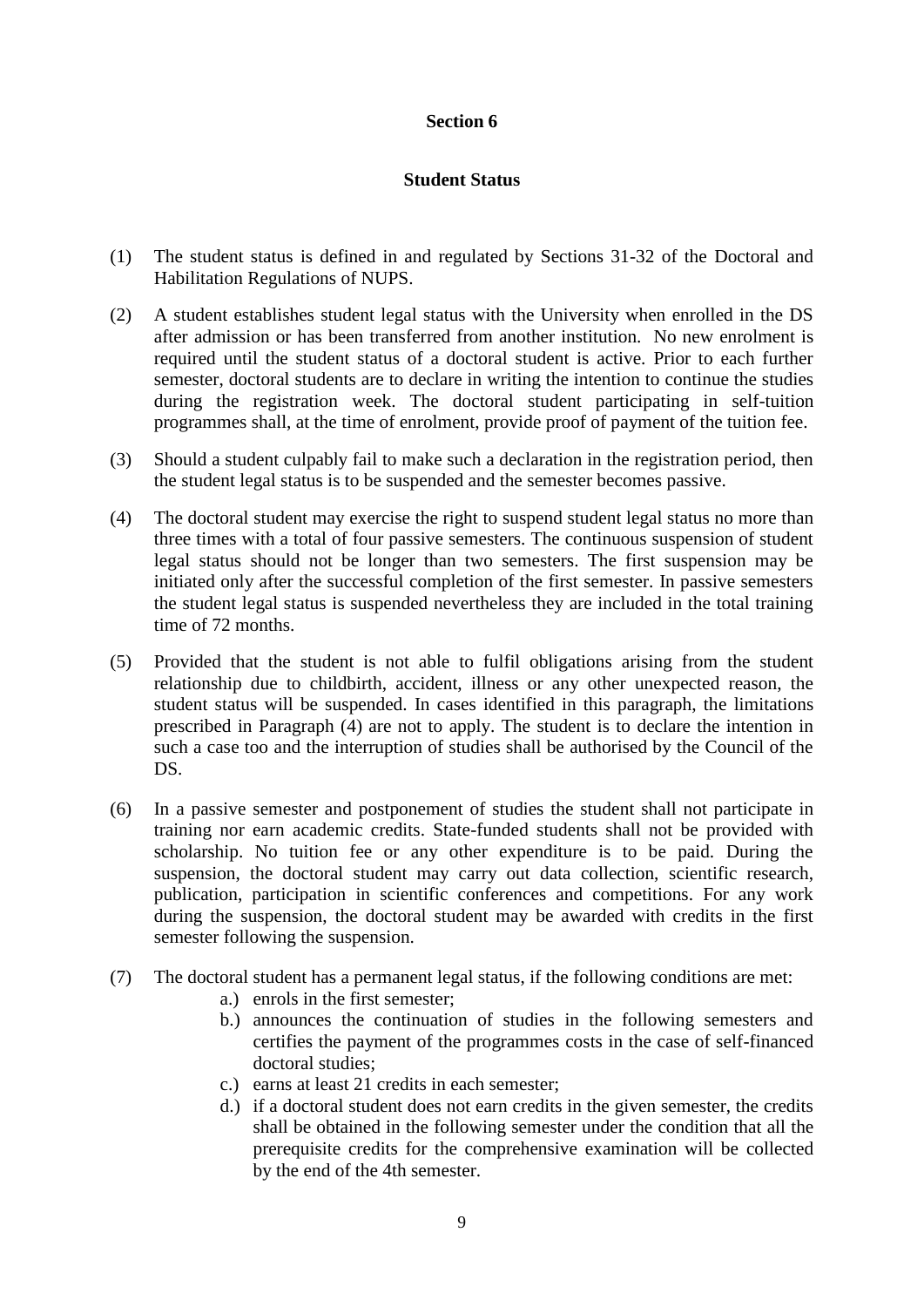- (8) The student status is continuous even if the doctoral student participates in part-time programmes at a foreign or other Hungarian university. During the part-time programme doctoral student is required to complete all the tasks previously approved by the supervisor and can be evaluated with credits.
- (9) The student status terminates:
	- a.) by completing the doctoral programme and by acquiring the absolutorium;
	- b.) at the day of the submission of the waiver in writing by the student;
	- c.) through exclusion on the basis of the resolution of the UDC, the day it enters into force;
	- d.) if the doctoral student fails the comprehensive examination, on the day of failure or failure of the obligation;
	- e.) upon the request of the student in the case of transfer to doctoral training the another university, the day of transfer.
- (10) On the basis of the recommendation of the Council of the DSMS the UDC may terminate the student status of a doctoral student through a unilateral declaration if the student:
	- a.) fails to fulfil the obligations relating to the progress of studies as laid down in the rules of study and examination and in the curriculum;
	- b.) the number of credits obtained is not sufficient to complete the semester requirements;
	- c.) does not comply with the research plan (assessment of the supervisor);
	- d.) fails to register prior to the beginning of the semester in two consecutive times;
	- e.) fails to begin the studies in the training period after the end of authorised official postponement.

In each case, however, the student must be requested in writing by the doctoral school to fulfil the obligations by the set deadline and be informed on the legal consequences of the failure.

### **Section 7**

### **Obligations of students pursuing individual training**

- (1) The purpose of the individual programmes shall be to enable practitioners with significant scientific research experience and documented scientific performance (equivalent to at least 10 publications) to obtain a PhD in organized doctoral programmes in a facilitated way.
- (2) The duration of individual training is four years (48 months).
- (3) Doctoral students in individual programmes shall be exempt from contact hours, but their preparation shall entail consultation and examination requirements. The training of the student pursuing individual training is also based on the rules of credit system. The pre-conditions of receiving the absolutorium are the accumulation of at least 240 credits.
- (4) During the training period the student pursuing individual training establishes student legal status with the University.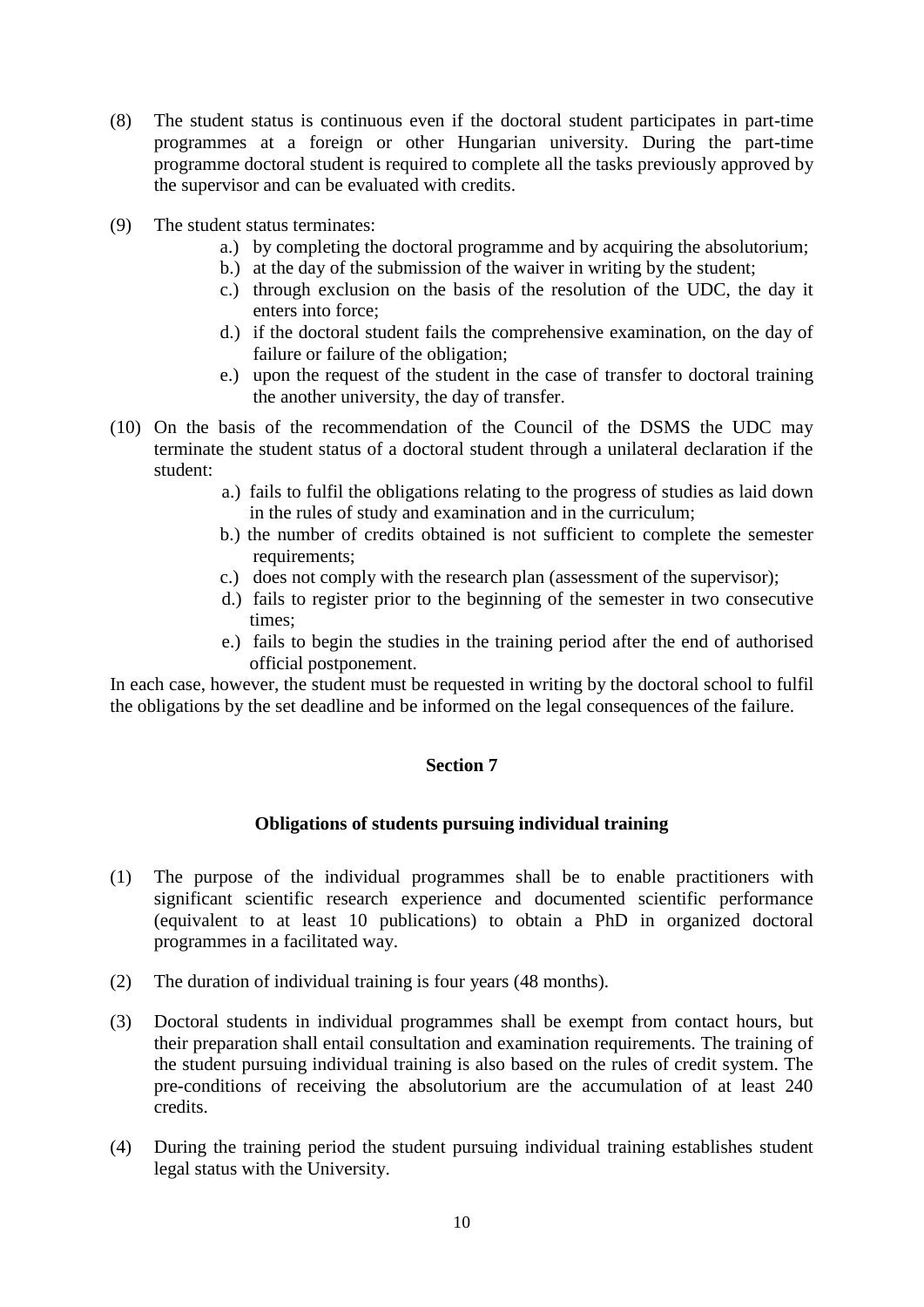- (5) On the basis of the academic and research achievements of the individual programme prior to enrolment, DSs may award credit points as follows: maximum 16 credits for academic achievements; maximum 80 credits for scientific research work;
- (6) Further study and research tasks to be performed during the training period are determined by the supervisor in consultation with the doctoral student, considering the scientific history and previous performance of the doctoral student.
- (7) A student pursuing individual training shall compile a four-year academic and research program, which must be submitted to the DS with the agreement of the supervisor and head of research field by the end of the first semester (31 January).
- (8) Doctoral students in individual preparation do not have any specific credit obligations per semester. They are following their own individual plan with the guidance of the supervisor. At the end of each semester, doctoral students in individual preparation shall prepare a report on the acquired credits and submit it to the doctoral school.
- (9) The doctoral students in individual preparation, similarly to doctoral students in enrolled in other training forms, may request the postponement of studies.
- (10) Otherwise, the general rules shall apply to doctoral students in individual programmes.

### **Tasks of a student pursuing individual preparation**

- (1) The aim of the individual preparation is to have documented teaching and research achievements of at least 5 years and at least 150 credit points in the disciplines covered by the Regulation, both at home or abroad, with a master's degree and qualification allow applicants to obtain a PhD degree without attending an organized doctoral program. On the basis of individual preparation a degree may be earned only in particularly exceptional cases.
- (2) Requirements of individual training programme:
	- a) a student pursuing individual preparation shall have 20 publication points and scientific activities equalling a minimum of 150 credits and apply for comprehensive examination;
	- b) the academic subjects of comprehensive examination may be selected from those approved by the Council of the DS in the given academic year;
	- c) Doctoral students enrolled in individual training programme can apply for the Doctoral Procedure in a separate request, after their application for the comprehensive examination has been accepted.
	- d) Doctoral students in individual preparation may apply for comprehensive examination twice a year: the first application may be submitted before the comprehensive examination in June, while the second until December. In the latter case, the comprehensive examination is organized in February.
	- e) The student in individual preparation shall be directed by a designated supervisor.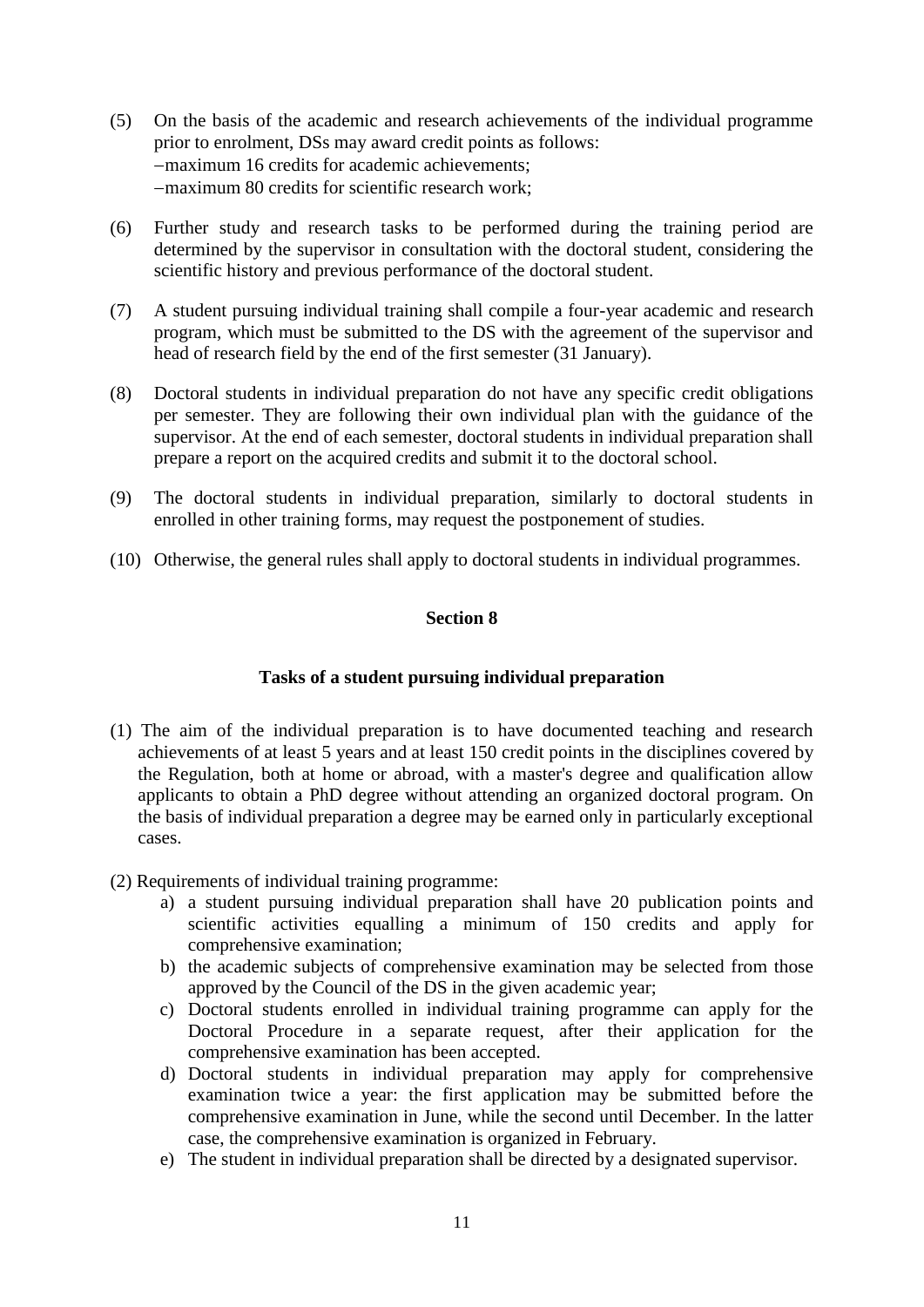- f) all other requirements of degree procedure are equal to those of students pursuing individual training;
- g) a students pursuing individual preparation shall not be granted permission for postponement.

The admission requirements for individual preparation are regulated in Paragraph (37) of the Doctoral and Habilitation Regulations.

### **Section 9**

### **Tuition fees and other expenses**

- (1) Except for full-time state-funded doctoral students every student pursuing any type of training is liable to paying tuition fees for covering their training, and administrative and other expenses.
- (2) Tuition fees are to be paid only in active semesters.
- (3) The actual amount of the training costs is included in the Rector's Directive issued for the given academic year. The doctoral student concludes a study contract with the employer to reimburse the programme costs of the sector doctoral student participating in the scholarship programmes provided by the sectoral ministries.
- (4) Students enrolled in the training program must, at the time of enrolment in the first semester and at the beginning of the subsequent semesters, provide a proof of payment to the doctoral school.
- (5) Reimbursements and other procedural fees shall be paid in the manner specified by the Rector's Directive.

### **Section 10**

### **Obligations of students after enrolment**

- (1) The doctoral student shall prepare a four-year individual academic and research programme on the basis of the prescribed academic, research, and examination requirements under the guidance of the supervisor by the end of the first semester of the first academic year (31 January). The programme shall be made in three copies in line with the sample in Appendices 3 and 4. (A student pursuing individual preparation is not obliged to do so)
- (2) The academic and research programme shall be approved by the head of the relevant research field on the recommendation of the supervisor.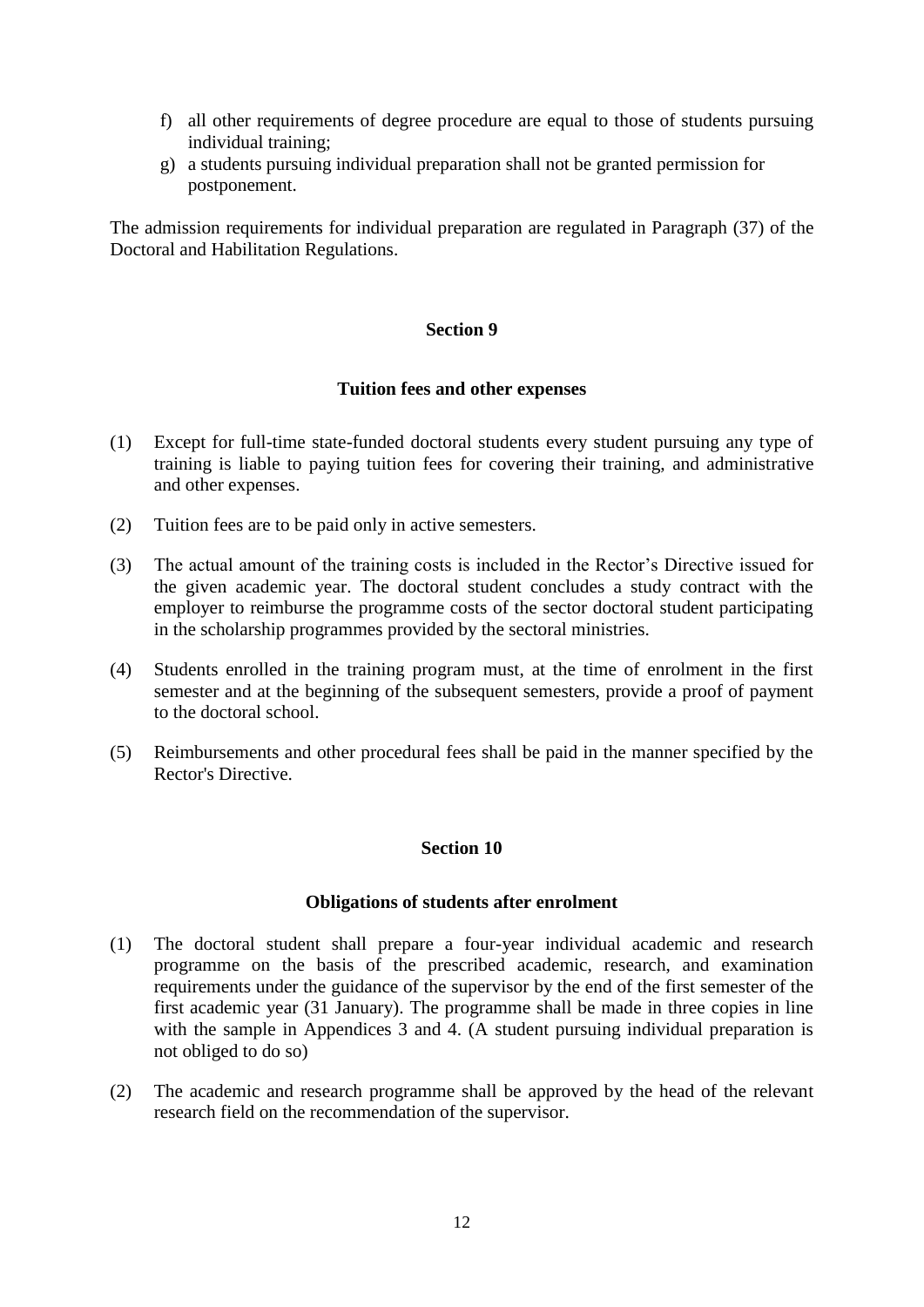- (3) One copy of the academic and research programme shall remain with the student, the second one is with the supervisor, and the third copy shall be stored by the secretariat of the DS.
- (4) It is reasonable to compile the academic and research programme of the students pursuing organised training in accordance with the sample curriculum.
- (5) From the second semester onwards and by the first day of the first month (1 September or 1 February) the doctoral student shall compile a detailed academic and research plan in three copies on the basis of the sample in Appendix 3. It shall be signed by the supervisor and approved by the head of research field.
- (6) If the student fails to submit the research plan by the set deadline, it may be done upon specific request – by the end of the fifth week of the given semester. If the student fails to meet the deadline, the semester shall become passive.
- (7) If in the given semester the student pursues studies at another higher education institution and wishes to validate credits earned there, the sections of the Academic and Examination Regulations related to part-time programme shall apply. Nevertheless, the academic and research plan is to be coordinated with the supervisor.

### **Credit allocation, general training requirements**

(1) The doctoral training:

In doctoral training, credits may be earned through the following activities:

- a.) Minimum 50 credits for academic results;
- b.) Minimum 180 credits for scientific researches;
- c.) Maximum 10 credits for holding lectures (teaching);
- (2) General training principles:
	- a) the four-year training consists of eight semesters during which 240 credits are to be earned, an average of 30 credits in each. A student pursuing individual training may earn any amount of credits per semester;
	- b) for one semester minimum 21, maximum 33 credits may be planned. An exception to this is if the student has not completed 30 credit points for the previous semester for any reason, in which case, in addition to the 33 credits, the outstanding credits can be planned;
	- c) if the student does not have any outstanding credits, i.e. the studies were completed in accordance with the sample curriculum, then the doctoral student may earn a maximum of 33 credit points per semester;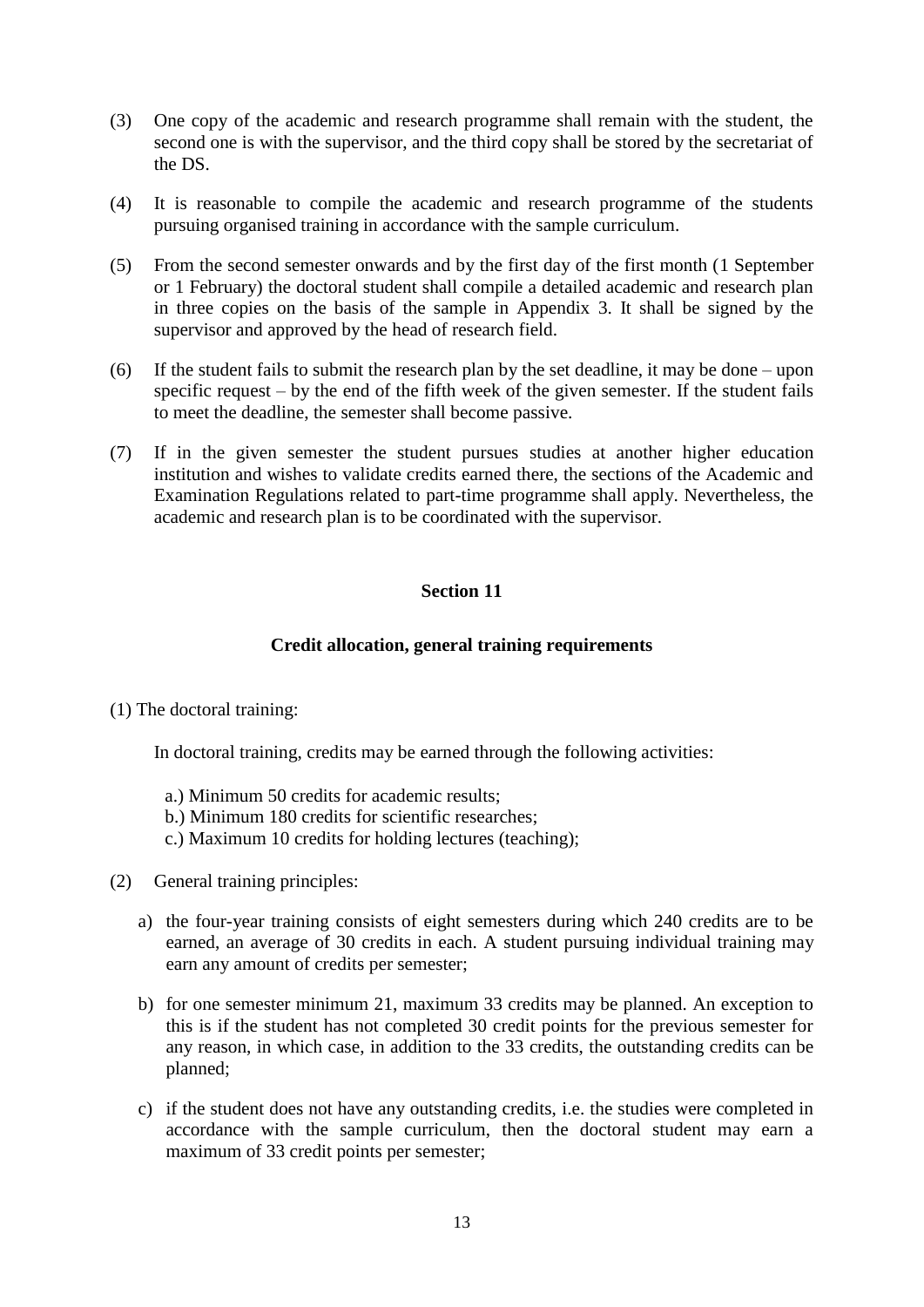- d) when completing the training the doctoral student may accumulate 10% more than the maximum 240 credits, which means 264 credits may be validated;
- e) a doctoral student may continue the studies if a minimum of 21 credits (70%) has been earned and all the set requirements have been met. In particularly justified cases – on individual basis – exemption from earning 21 credits may be granted by the Council of the DS, however, the missing credits must be earned in the following semester; Additionally, the missing credits must be obtained as a prerequisite for the comprehensive examination, not later than the 4th semester.
- f) in regards to scientific research activities, doctoral students must gain at least 9 credits in the first semester, and at least 12 credits during each further semesters. By the end of the doctoral programme, at least 140 credits must be collected;
- g) a doctoral student employed as a teacher is not allowed to earn credits through teaching at the same university;
- h) for every doctoral student, the deadline for recognizing credits every semester is the last working day of the exam period.
- (3) The requirements with regard to scientific research are determined by the supervisor, to academic requirements and teaching activities by the teacher of the relevant field of training (the head of department involved in the doctoral training), in agreement with the supervisor.

In the case of a scientific research work, the assigned credit is verified by the supervisor while in the case of academic requirements and teaching activities, the credits are approved by the responsible lecturer of the given field (or head of department).

(5) The above requirements of the training programme are identical to the requirements of the organized training programme.

### **Section 12**

### **Requirements to complete doctoral studies**

- (1) In regards to academic progress, doctoral students participating in organized training are required to obtain 50 credits by registering for mandatory and optional courses in the following order:
	- a.) In the first four semesters, doctoral students must register for the contact classes, seminars and lectures listed in the Curriculum of the Doctoral School.
	- b.) In the first third and fourth semesters, doctoral students must register for an optional 2 credits - research seminar per semester related to one's research topic.
	- c.) In the first third and fourth semesters, doctoral students must register for an optional 2 credits - research seminar per semester related to one's research topic.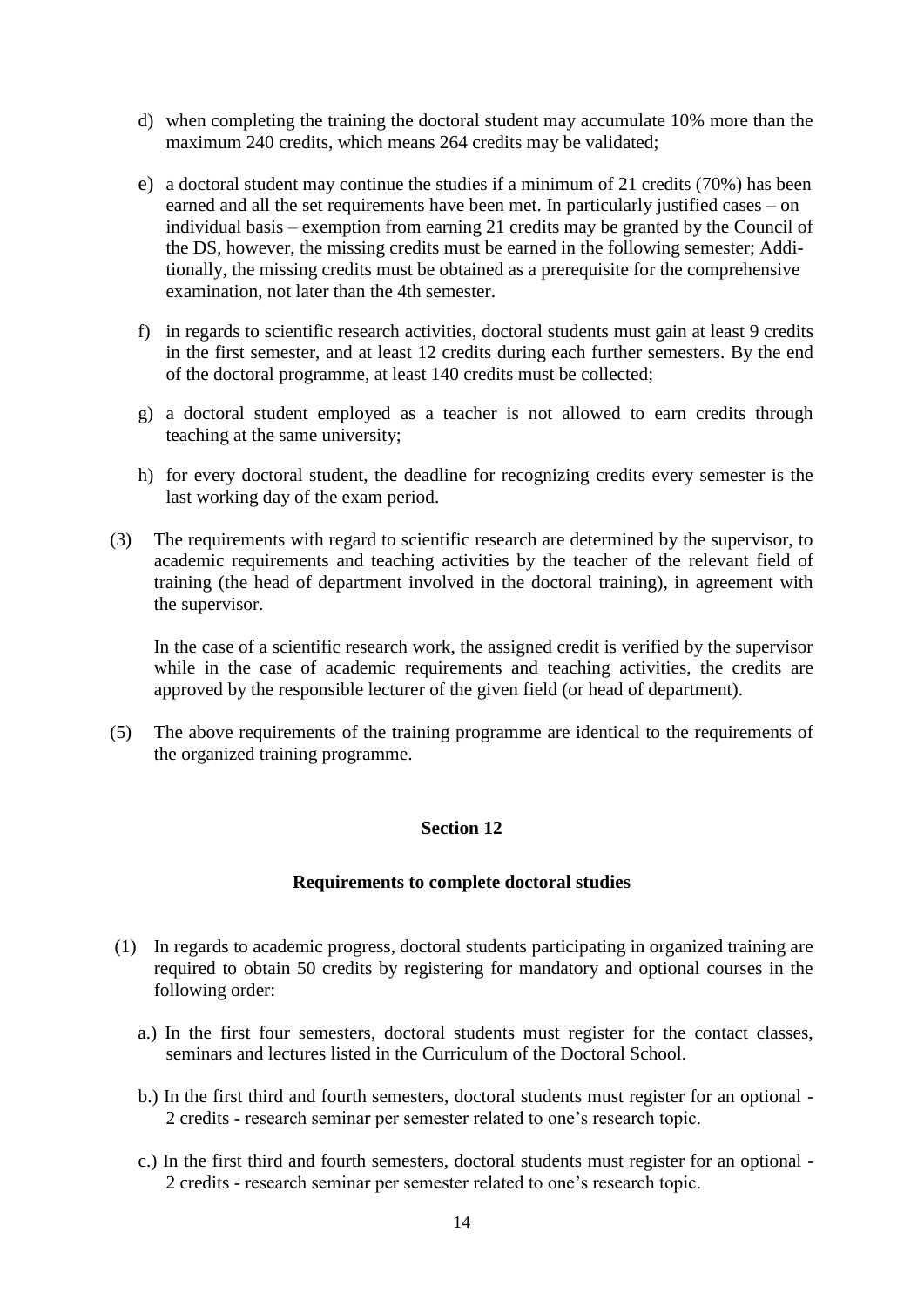The purpose of research seminars is to allow doctoral students to immerse in the chosen field of research connected their topic. Doctoral students will be able to research, process and analyze the relevant professional literature and form independent opinion. The seminar achievement is assessed and grades are granted by the teacher announcing the course. The mark will be registered in Neptun as a practice.

- d.) The aforementioned criteria (points a-c) are also compulsory for doctoral students pursuing individual training programme.
- (2) Contact hours of courses:

| $\bullet$ | full-time training:                |             |
|-----------|------------------------------------|-------------|
|           | — lecture course                   | 30 classes, |
|           | — research seminar                 | 20 classes; |
| $\bullet$ | part-time and individual training: |             |
|           | — lecture course                   | 10 classes, |
|           | — research seminar                 | 6 classes;  |

- For module "Scientific research" the supervisor may recognize 15 classes;
- (4) A student who is unable to attend classes because of lasting absence (e.g. due to foreign mission) may request an exemption from these classes (granting individual schedule), however, the examinations must be taken in the exam period of the given semester. Exams shall be completed during the exam period of the given semester.
- (5) Signing up for courses selected from the announced courses shall be planned in agreement with the supervisor, head of research field, and head of department. A list of eligible subjects, research seminars, and other necessary information will be published by the DSMS on its website, and shared with doctoral students in the "Informational Data" booklet before the start of each academic year.

### **Section 13**

### **Requirements of scientific research work**

- (1) In order to meet the requirements of the scientific research work, doctoral students are requested to sign up for the "Scientific research" course of the respective semester (Scientific research I-VIII.). Base credits are assigned to these classes and listed in the sample curriculum. Completion of the base credit values ensures the average progression of the student. The credit values of these courses can be changed in the NEPTUN system according to what the student has actually accomplished at the end of the semester. This means that the doctoral student is credited with the credit value reported the "Semester Report".
- (2) In regards to scientific research activities, doctoral students must gain at least 9 credits in the first semester, and at least 12 credits during each further semesters. By the end of the doctoral programme, at least 140 credits must be collected in the following details: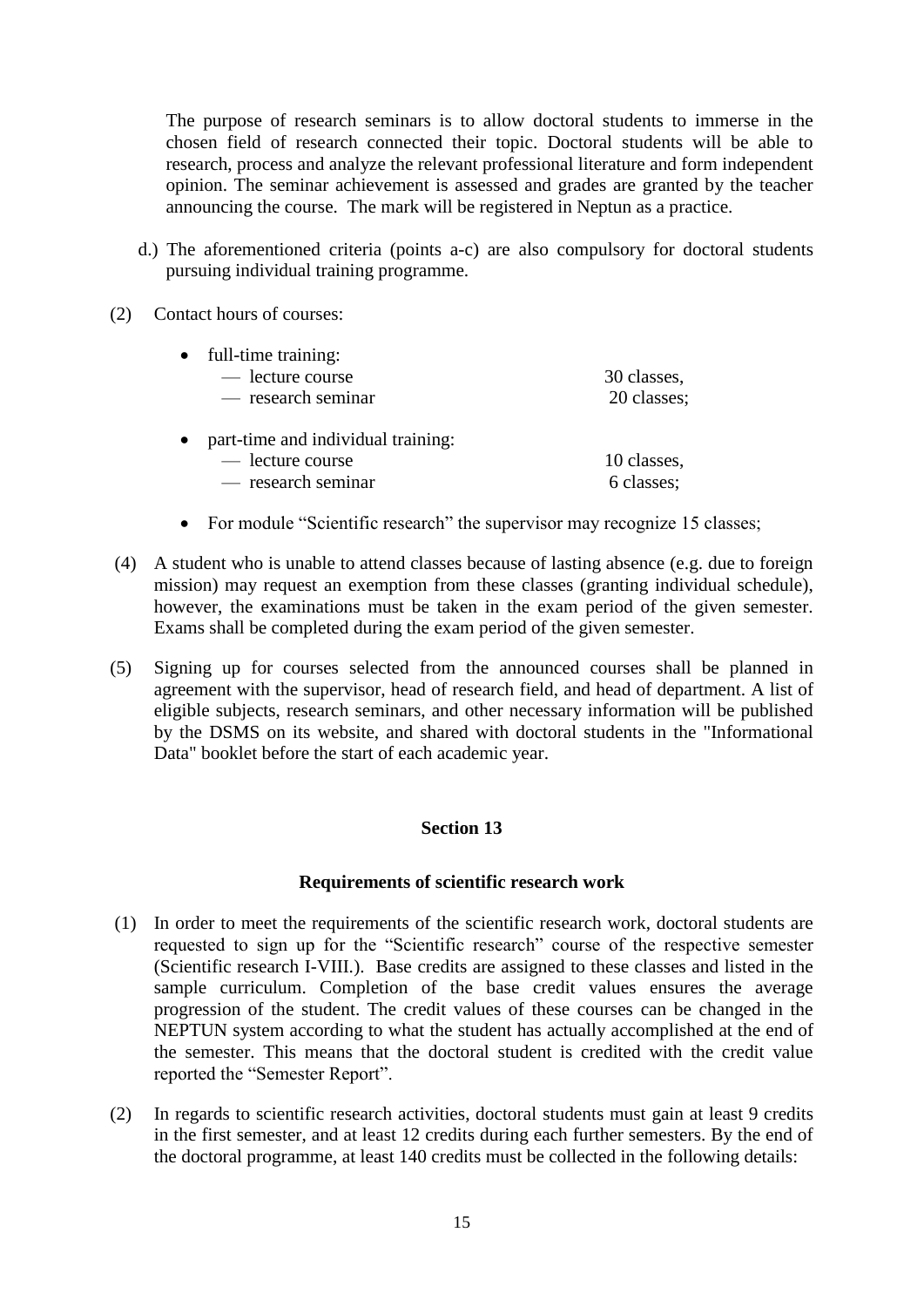- a) preparing one scientific article in the own research topic per semester;
- b) in the case of other topic, the half of credit points may be awarded;
- c) a publication not relevant directly to the research topic shall be recognized only in the first two semesters;
- d) if a doctoral student does not publish any article during the semester, it shall be done in the following semester.
- (3) Credits can be earned through activities detailed in Appendix 1 of the present Academic and Examination Regulations of the DS.
- (4) The same publication or scientific activity can be taken into account only once during the entire period of the doctoral programme.
- (5) A scientific publication has a minimum length of 0.5 sheet. Exceptions of the above are posters and conference proceedings, which are shorter publications.
- (6) Rules of taking into account publications in a given semester:
	- a.) a submitted but not yet accepted publication, or a study where the editor requests major changes are considered as non-peer reviewed article;
	- b.) a certified editor's declaration must be attached to a submitted but yet unpublished paper.
	- c.) A conference proceeding means the full extent of the conference presentation, possibly an abridged abstract, not the outline of the presentation;
	- d.) In case of a co-authored publication, a co-authorship declaration has to be enclosed confirming the contribution in percentage. Credits are to be awarded based on the contribution in percentage and decimals are to be rounded in accordance with the general rules of mathematics. As en exception, 0.5 fractional parts are always rounded up.
	- e.) scientific activities may be validated only if the doctoral student can credibly prove them (e.g. with a photocopy of the published paper from the journal, or the downloaded paper from online publication with its date).
- (7) Doctoral students are required to have at least seven Hungarian and one foreign language articles presenting their own research results published in a peer-reviewed journal (A, B or C category) during the doctoral training programme. This applies to doctoral students in individual preparation with the exception that they must have 20 publication points and 150 credit points at the time of application. They may, however, publish during the doctoral degree procedure and perform other scientific work, which will be counted towards their dissertation and the full course material.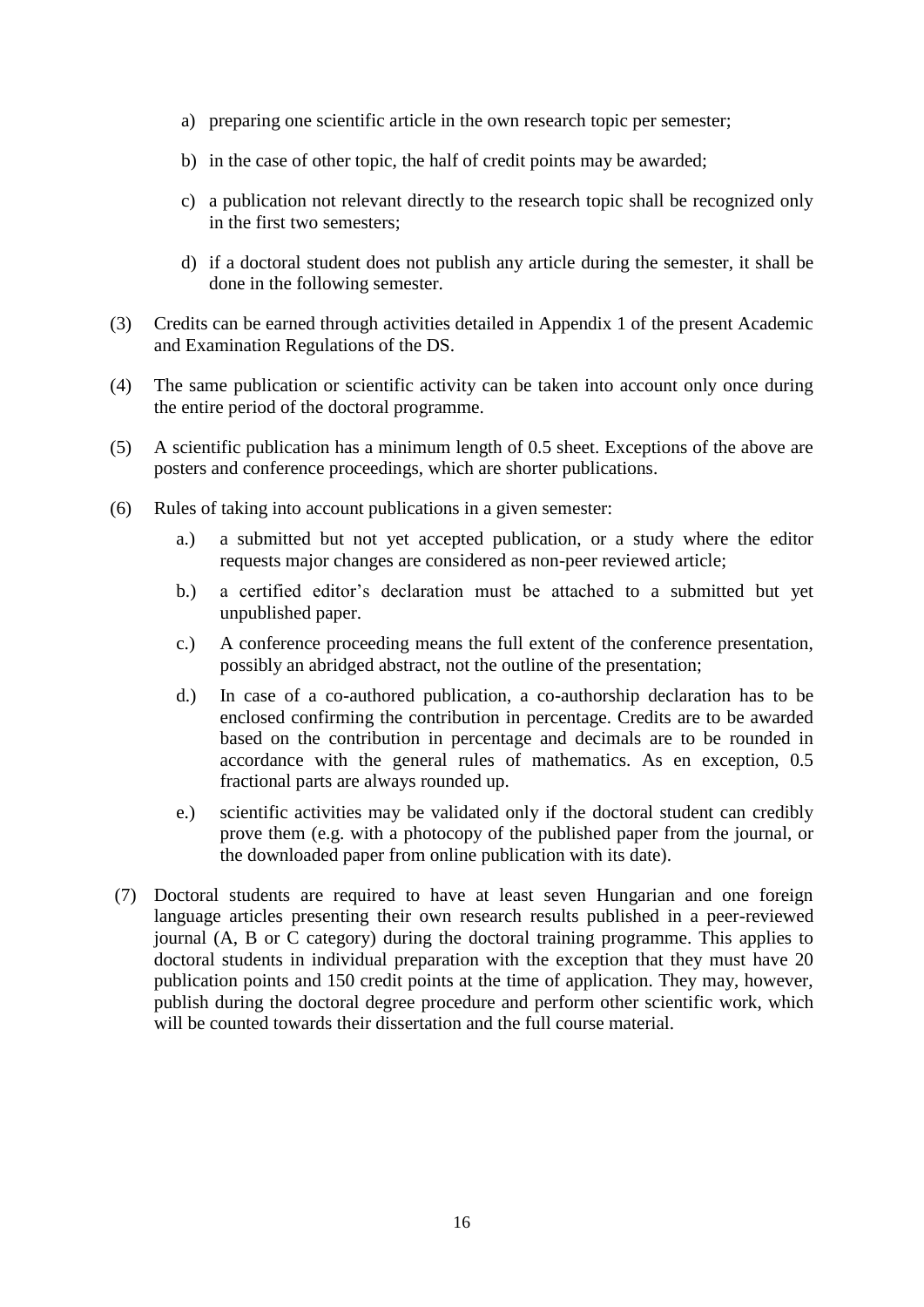### **Teaching requirements**

- (1) Teaching is an optional and not obligatory activity to collect credits.
- (2) If doctoral students are employed as lecturer, they are not entitled to obtain credits for teaching activities at the employer university.
- (3) Credits can only be earned through teaching activity from the second semester onwards – with the exception of doctoral students enrolled in individual training.
- (4) Doctoral students who wish to earn credits for teaching activity are required to select the "Teaching" course from the course list of the respective semester. The Roman numeral next to the course title indicates the semester when the course can be taken. Similarly to the "Scientific research", the credits assigned to the courses may change, hence their completion also follows the same approach.
- (5) Teaching can only be conducted with the permission of the Head of the relevant department, in the research topic of the doctoral student – or in a topic close to that research field.
- (6) Four classes held are equal to one credit.
- (7) Doctoral students may collect a total of 10 credits for teaching activities throughout the eight semesters.
- (8) The Head of the relevant department shall attest the conduct of teaching.
- (9) Regulations defined in the present do not apply to doctoral students in individual preparation.

#### **Section 15**

#### **Validation of preliminary results**

- (1) Any result of scientific research work completed within three years prior to the admission into the doctoral school - linked to the research topic of the doctoral student may be recognized with credits according to Appendix 1. In case the preliminary achievements are not directly linked to the research topic of the doctoral student, 50% of the credit points may be awarded to the doctoral student according to Appendix 1.
- (2) Such preliminary results (one study) may only be taken into account during the first semester.
- (3) The credit recognition form must be submitted to the doctoral school secretary until the first exam period.
- (4) Preliminary credits may not be obtained for teaching or other academic activities (for instance: completing a course).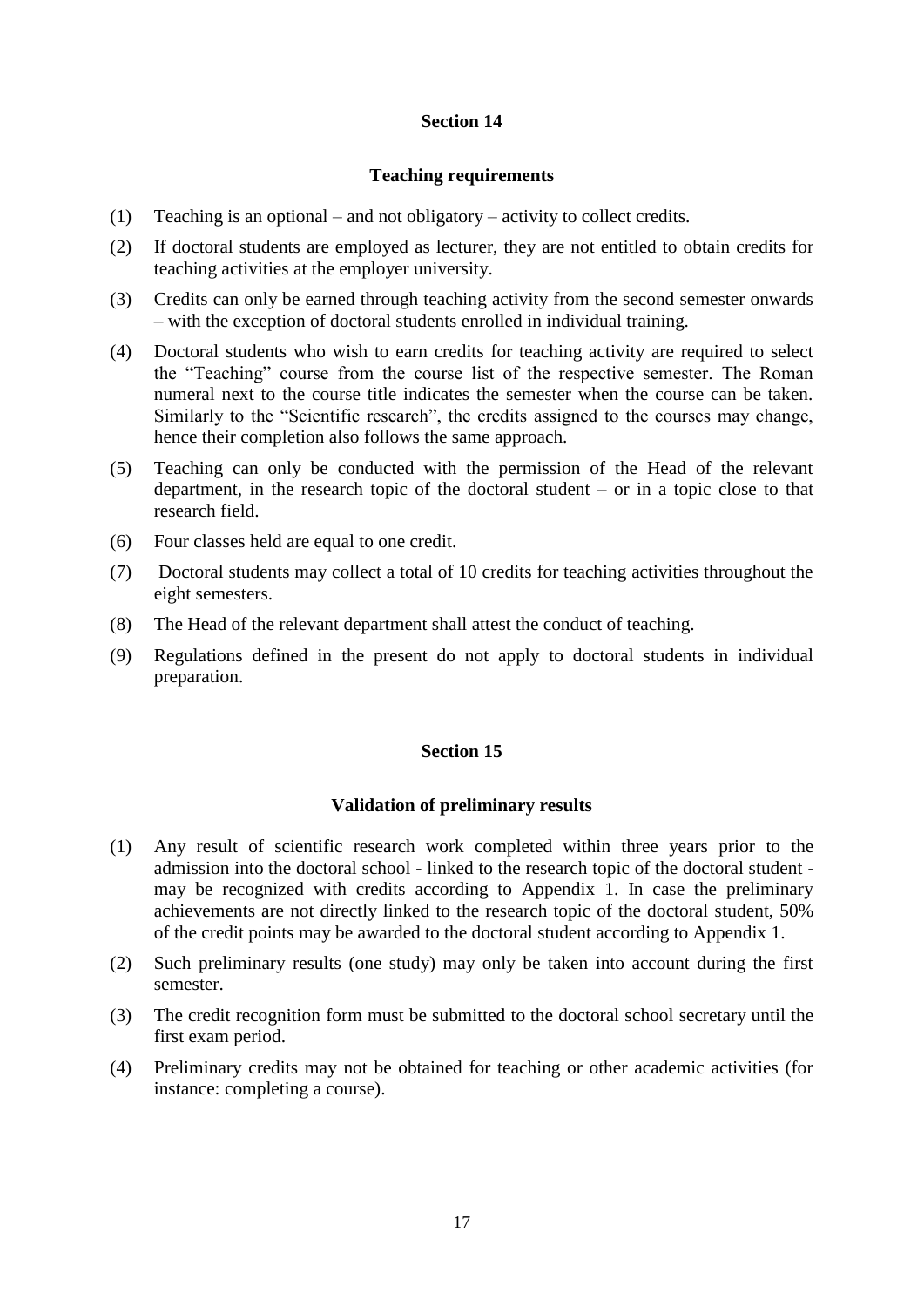### **Acceptance, change of supervisor, title and research topic**

- (1) Students enrolled in PhD programmes in other higher education institutions may apply for acceptance to a doctoral school at the University, provided that the conditions of their research activity are met and the credits obtained there (in whole or in part) may be counted into the DS programmes, and one of the supervisors of the DS undertakes to supervise the student. The procedure is regulated by the Doctoral and Habilitation Regulations. During the application process, the credit transfer committee constitutes of the scientific secretary, the head of the research field and the head of the department.
- (2) If the relationship between the doctoral student and the supervisor jeopardizes the success of the programmes or the degree, or the supervisor is unable to fulfil the supervisory duties, the doctoral student may initiate a change of topic or supervisor at the DS. Before any decision is taken, the council will seek the opinion of the head of the research area and the final decision will be made by the DCD.
- (3) The title of the doctoral dissertation may be modified with the approval of the DCD, at the request of the supervisor or the doctoral student.
- (4) Changing the research topic may only be permitted once in justified case during the first academic year. The change request must be supported by another elaborated research plan and topic. Changes in the research topic shall be decided by the DCD on the proposal of the Head of the DS and the approval of the new topic draft.

### **Section 17**

### **Parallel degree programme**

- (1) Doctoral students if approved by the supervisor may attend a parallel degree programme in another higher education institution. Enrolment in a parallel degree programme must be reported to the secretary of the Doctoral School of Military Sciences.
- (2) Acknowledging the attended courses and completed research tasks in the other HIE, is within the competence of the DCD. The decision is made by the DCD following a supervisory proposal.

### **Section 18**

### **Credit recognition**

(1) A student pursuing doctoral training may request the accreditation of credits earned through courses signed up for – or planned to – at the doctoral school of another faculty or institution.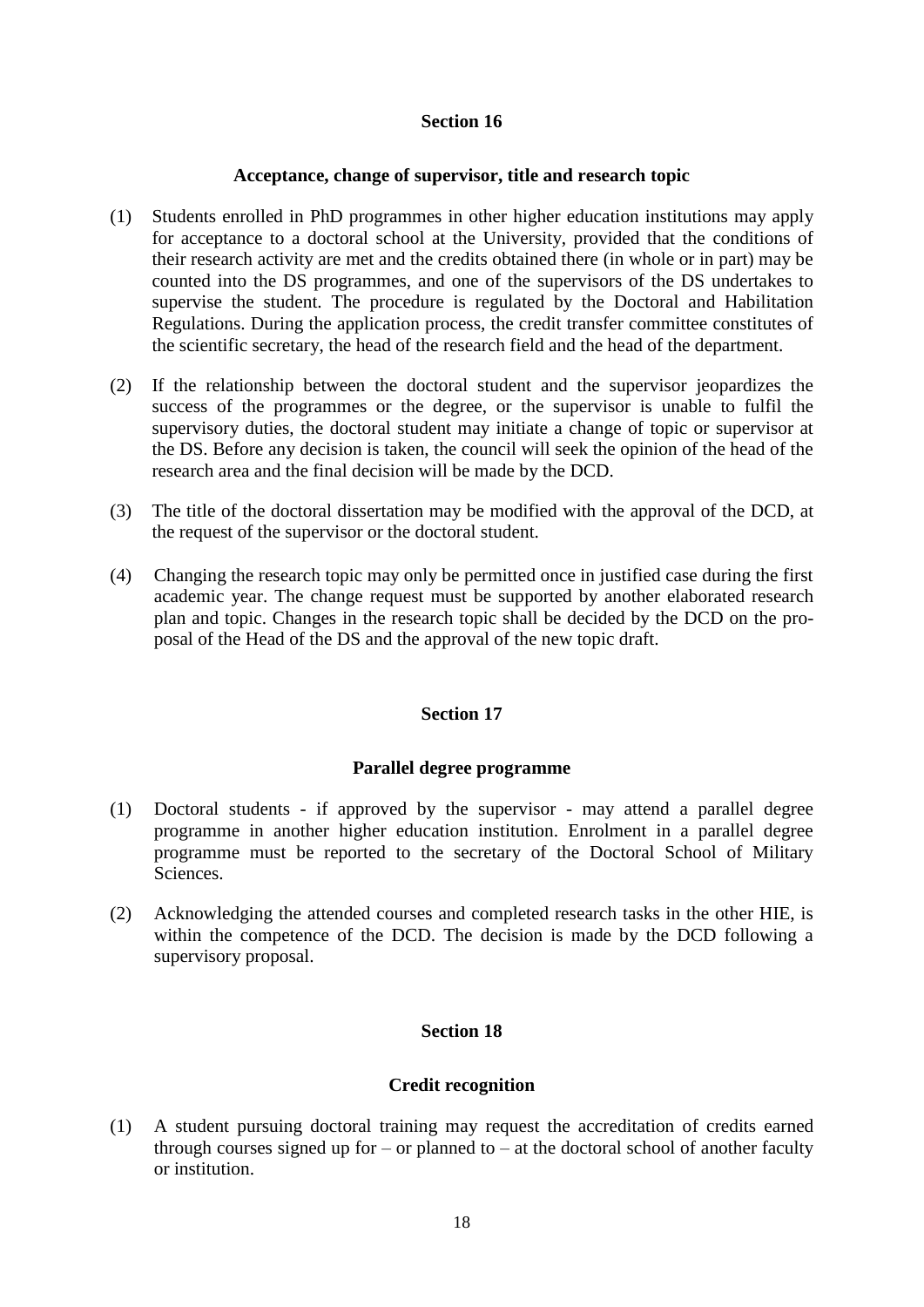- (2) The amount of credits earned at another training institution in the framework of fulltime or part-time training shall not exceed the following limits:
	- concerning academic studies: 7 credits;
	- concerning scientific research: 18 credits;

Individual training:

- concerning academic studies: 12 credits;
- concerning scientific research: 80 credits;

Exception to this are the other doctoral schools of NUPS as well as other Hungarian or international part-time programmes of which the higher number of credits are approved by the DCD.

- (3) Two courses shall be regarded equal if there is a minimum of 75% overlap between their curricula.
- (4) If the course materials match, the substitute course will be awarded with as many credits as are included in the doctoral curriculum of the DSMS. The grade shall not be modified during the course validation.
- (5) Application for credit transfer must be submitted by the end of the registration period following the announcement of the continuation of studies. The DCD shall decide on the acceptance or refusal within a month.

### **Section 19**

### **Course accreditation**

- (1) A doctoral student participating in an organized doctoral programme may apply for accreditation of a subject that does not exist at the university but is enrolled in, or is intended to be enrolled in, a doctoral school at another higher education institution. The DCD shall decide on the accreditation following a supervisory proposal.
- (2) A course may be accredited if the themes overlap with at least 75% of the themes of other courses within the doctoral schools of the university.
- (3) The credit value of the accredited subject is determined by the doctoral school council.
- (4) The DCD will decide on the accreditation of new courses at the Doctoral School of Military Sciences on the proposal of the head of the relevant research field.

### **Section 20**

### **Exam period**

(1) Doctoral students taking part in organized training may take the examinations during the exam period determined by the University.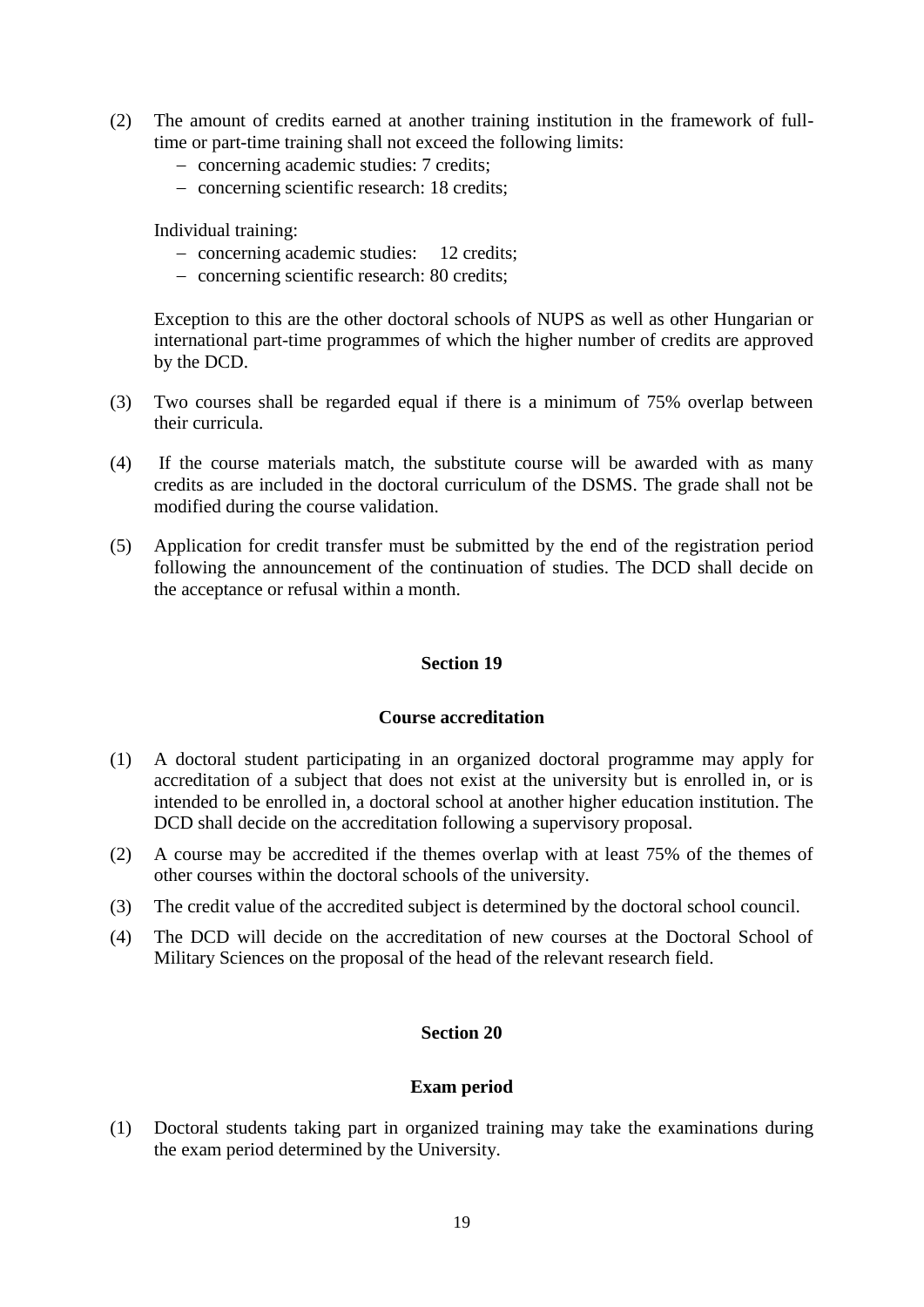- (2) In special cases (for instance, being abroad) at the request of the doctoral student, with the permission of the head of the doctoral school, the examination can be taken in the given semester before the exam period. In the case an exam has not been successfully completed by the end of the exam period, the whole course shall be transferred to the next semester.
- (3) In the first and second semesters, the lectures of the mandatory courses are organized and conducted by the doctoral school in cooperation with the course responsible. Further lectures and exams are organized and conducted by the competent department.
- (4) 30 days prior to the start of the exam period, doctoral students informs the relevant department and request an exam date, and apply for an exam through the NEPTUN system. Any modification to the pre-determined exam date shall be authorized by the head of department.
- (5) Credit points may only be obtained by a successful exam. The credit value is independent of the exam result.
- (6) In order to enter the credits earned during the semester, the doctoral student will be informed of the completed activity with a detailed report by the supervisor. Doctoral students shall submit it to the secretary of the doctoral school by the end of the examination period.

### **Comprehensive examination**

- (1) After the completion of the first four semesters of the doctoral training programme doctoral students are required to take a comprehensive examination.
- (2) Prerequisites of the comprehensive examination:
	- Doctoral students shall apply for the comprehensive examination by filling the application form, which can be downloaded from the website of the Doctoral School. The application form is to be submitted in person at the Doctoral School.
	- Doctoral students must have an assessment of their research progress by their supervisor.
	- During the training and research phase of the doctoral training programme (first four semesters), at least 120 credits (50 for academic achievements and 70 for scientific research) must be obtained.
	- Doctoral students shall acquire 10 publication points (4 scientific articles).
	- Before the examination, the doctoral student is to submit a research plan for the research and dissertation phase, which contains the requirements set by the DS, and the scheduling of the preparation of the dissertation and the publication of the research findings.
- (3) Doctoral students enrolled in individual training programme can apply for the Doctoral Procedure in a separate request, after their application for the comprehensive examination has been accepted. The applicant should acquire documented teaching activities or re-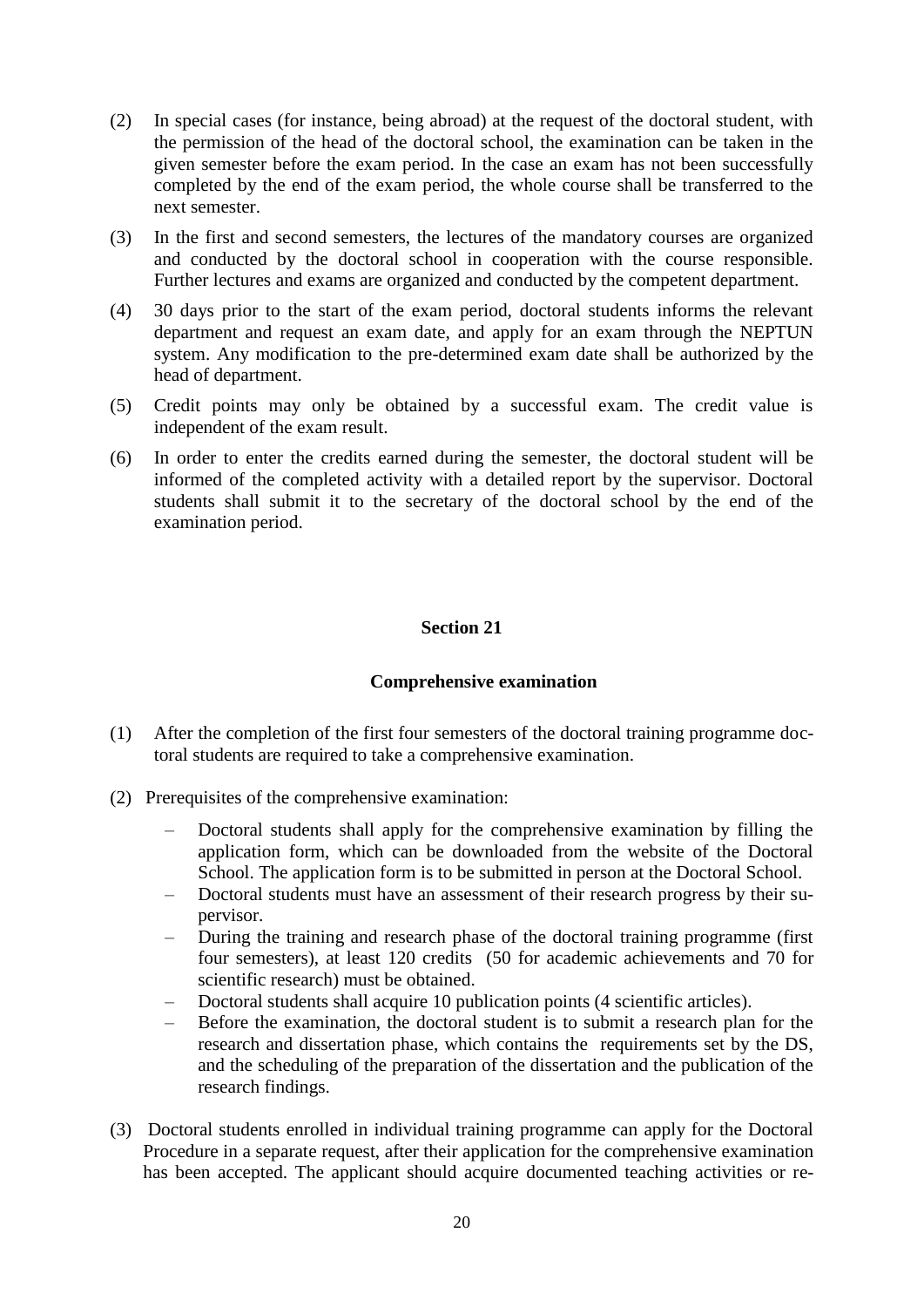search work equal to 150 credits, and 20 credits for publication which are mandatory for obtaining the degree. Doctoral students enrolled in individual preparation are to choose the courses for their examination from the list of courses approved for the given academic year by the Doctoral Council.

- (4) Composition of the examination committee
	- The comprehensive examination must be taken publicly before a committee.
	- The examination committee consists of four members, two of whom are not employed by the University (external members).
	- A comprehensive examination must be organized by research areas.
	- The Chair of the examination committee is the head of the doctoral school. Further members of the committee are: leader of the research area and 2 external professionals.
	- Each member of the examination committee must have a scientific degree.
	- The supervisor of the doctoral student cannot be among the members of the examination committee.

### (5) Execution of the examination

- The comprehensive examination consists of two major segments: the first part is to assess the theoretical preparedness of the doctoral students ("theoretical part"), while during the second part, doctoral students present their scientific achievements ("dissertation part"). The theoretical section includes two courses, which must be related to the research topic of the doctoral student. The courses can be selected from the full range of courses approved by the Council of the Doctoral School.
- During the second part of the examination, doctoral students demonstrate their scientific research progress and their knowledge on professional literature in form of a 10 to 15 minutes presentation. A written, 15 to 20 pages long, research plan related to the "Research and dissertation phase" (scheduling the progress of the dissertation, publication plans) must also be submitted.
- Before the comprehensive examination the supervisor prepares a written report on the academic and research activities of the doctoral student.
- Doctoral students may receive 20 credits registered during the fifth semester and subsequently begin the two years "Research and dissertation" phase upon successful completion of the comprehensive examination.
- The written evaluation of the comprehensive examination is recorded in the exam proceedings. The final results of the examination shall be announced on the day of the oral examination.
- The committee members evaluate the doctoral student's performance by sections and by topics in case of the theoretical part in a 5-point grading scale. The examination is successful if the doctoral student reaches 60% of the points both by sections and the total points combined. The result of the evaluation of the comprehensive examination may be either pass or fail.
- A failed comprehensive examination may be retaken once, in the same term.
- (6) Further requirements of the comprehensive examination are regulated by the relevant sections of the Doctoral and Habilitation Regulations.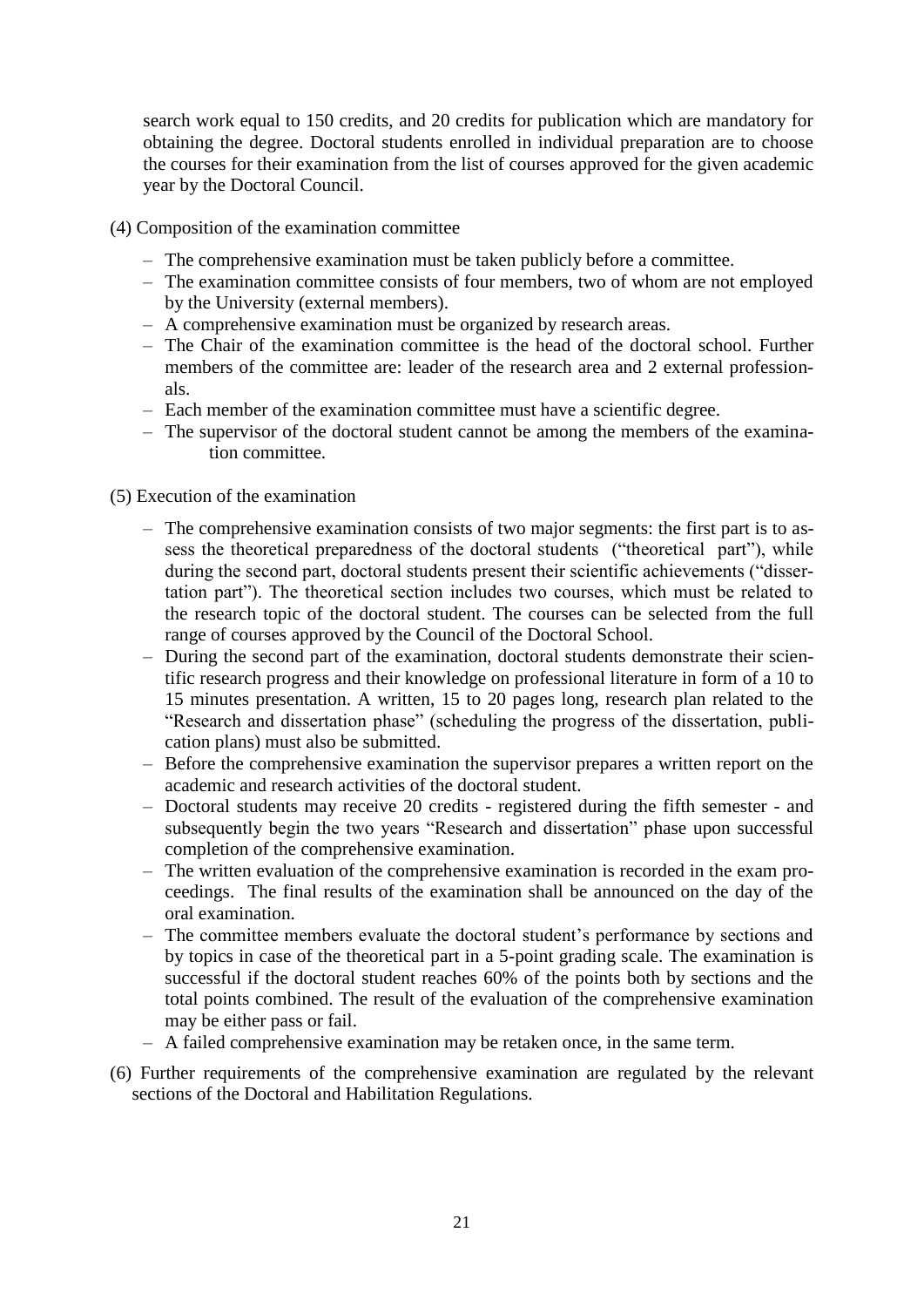### **Testing Knowledge**

- (1) During the doctoral training programme, the knowledge of doctoral students in each academic subjects is tested in accordance with the Curriculum. The requirements of each tests are described in the Course Programs.
- (2) Testing may be conducted in the following ways:
	- a.) Concerning academic studies:
		- Lectures with 5-point grading scale;
		- Mid-term evaluation with 5-point grading scale:
		- Practice with 5-point grading scale;

b.) Concerning scientific research, research seminars, dissertation work and teaching:

- Completion of each subject that the doctoral student signed up for is based on 5-point grading scale.
- (3) In case of end-of-term exam, the marks are determined by the examiner or leading teacher. Regarding the "Scientific research" course, it is the supervisor who assigns the mark and signs the mark book, while in case of "Teaching", it is the head of the relevant department who is responsible for defining and signing the mark in the mark book. The "Research workshop" and "Dissertation research" modules are signed by the head of the specific research field.
- (4) The rules of retaking examinations and the tasks to complete an improvement exam are regulated by the Academic and Examination Regulations of NUPS.

### **Section 23**

### **Completing the training programme**

- (1) The absolutorium certifies the completion of the study obligation, scientific research and classroom instruction required by the curriculum, as specified in the DS's AER and curriculum, the successful completion of the required exams other than the language exam and the obtaining of 240 credit points required and certifies, without qualification and evaluation, that the doctoral student has fully complied with the required programme requirements.
- (2) At the end of the eighth semester if all conditions of issuing the absolutorium exist the doctoral school issues the pre-degree certificate. However, doctoral student only receive the certificate after the supervisor's report on the 4-year progress has been submitted to the doctoral school. Doctoral students may apply for degree procedure once the absolutorium has been issued. The application period is determined by the Doctoral and Habilitation Regulations of NUPS.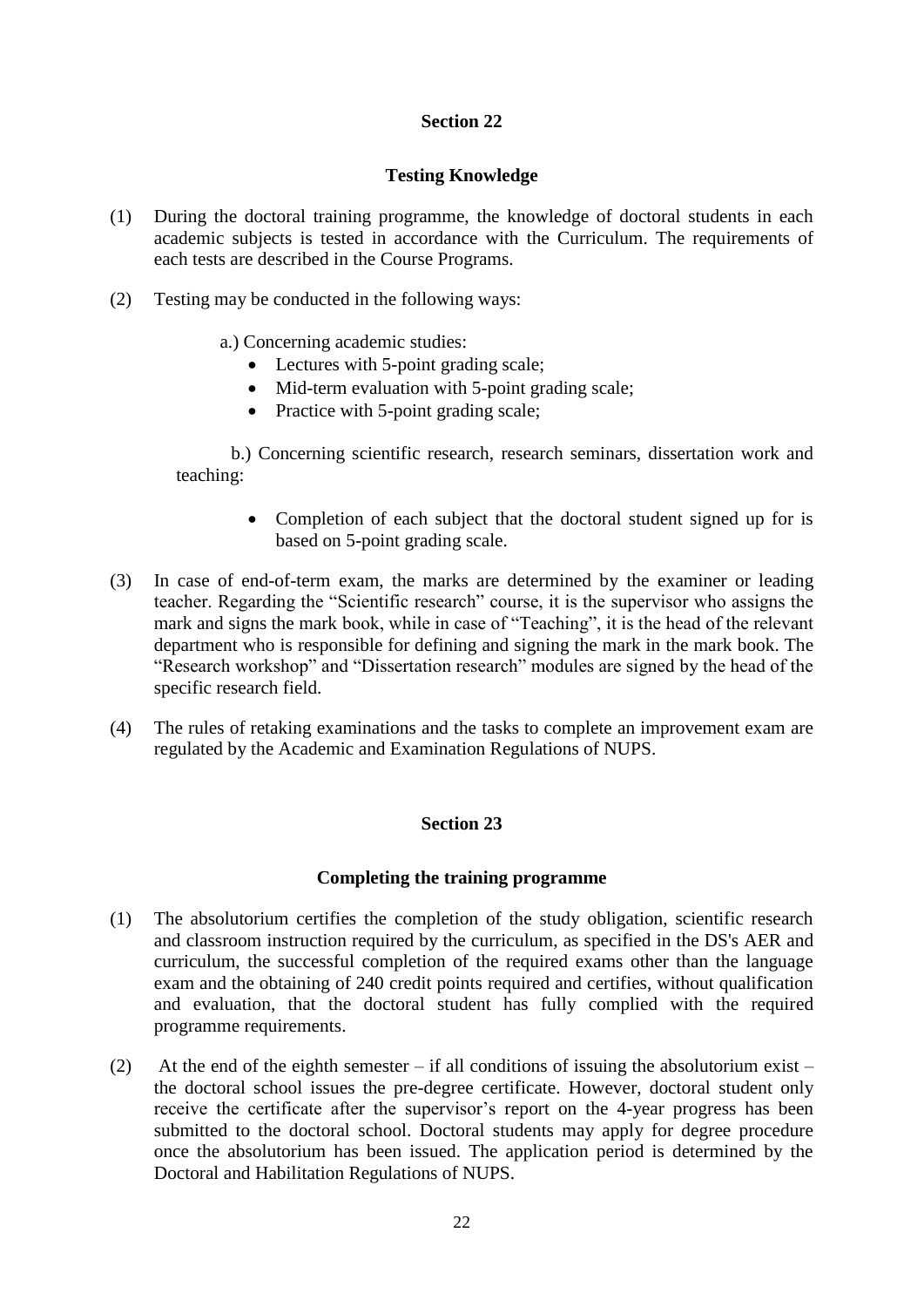- (3) The four-year training period cannot be shortened except for doctoral students enrolled in individual training programme –the absolutorium cannot be issued earlier. The preliminary defence, however, may be conducted in the last semester.
- (4) The absolutorium shall be signed by the head of the doctoral school.
- (5) Once it has been signed, the legal status of the doctoral student terminates. Between the application to the degree procedure and the awarding of the doctoral degree, the status of the candidate changes to "dissertation submitter".

In cases not determined in the present Academic and Examination Regulations, the provisions of University's Academic and Examination Regulations and Doctoral and Habilitation Regulations shall apply.

\* \* \*

The present Academic and Examination Regulations of the Doctoral School of Military Sciences has been accepted and approved by the Senate on ...... August 2019.

Budapest, 31 July 2019.

 Dr. József Padányi Eng. Major General university professor, DSc Head of the DSMS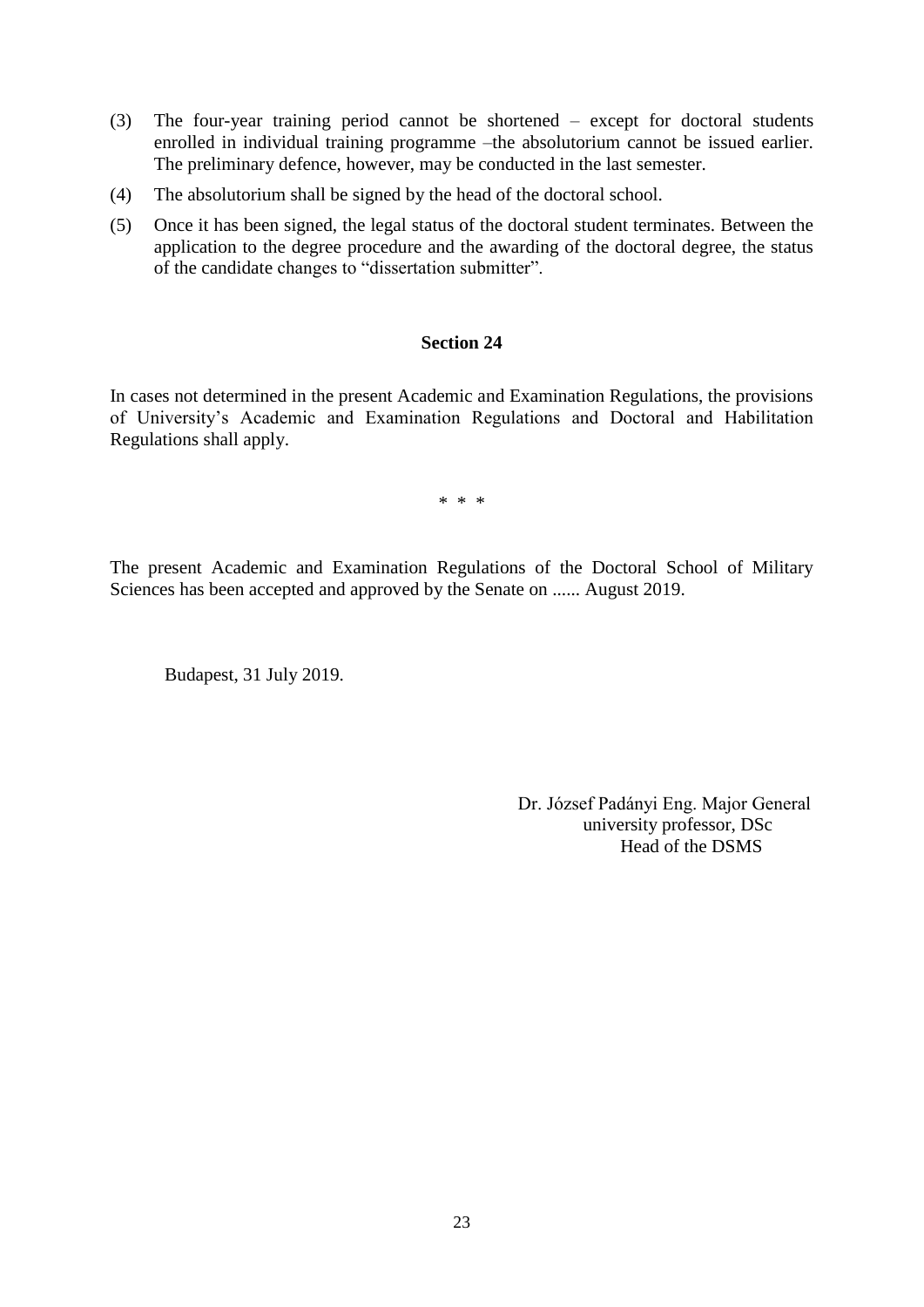### Appendix 1.

|                                   | <b>Scientific activities</b>                                                                               | <b>Credit</b>  |
|-----------------------------------|------------------------------------------------------------------------------------------------------------|----------------|
|                                   | Book published in Hungary                                                                                  | 32             |
|                                   | Chapter in a book published in Hungary                                                                     | 20             |
| Book, course                      | Scientific study in a book                                                                                 | 20             |
| book,                             | Printed or electronic course book in foreign language                                                      | 24             |
| textbook                          | Printed or electronic course book in the native language of the                                            | 20             |
|                                   | PhD student                                                                                                |                |
|                                   | Teaching material based on scientific research                                                             | 12             |
| Peer-reviewed                     | Article published abroad in foreign language                                                               | 24             |
| article in a                      | Article published in Hungary in foreign language                                                           | 20             |
| journal                           | Article published in a journal in the native language of the PhD<br>student                                | 16             |
|                                   | Article published abroad in foreign language                                                               | 16             |
| Non-Peer-<br>reviewed article     | Article published in Hungary in foreign language                                                           | 12             |
| in a journal                      | Article published in a journal in the native language of the PhD<br>student                                | 10             |
|                                   | Publication of the presentation in a peer-reviewed, foreign<br>language proceeding                         | 24             |
| Participation in<br>international | Publication of the presentation in a non-peer-reviewed, foreign<br>language proceeding                     | 16             |
| scientific                        | Publication of the presentation in a foreign language proceeding                                           | 14             |
| conference (in                    | Foreign language presentation                                                                              | 6              |
| foreign                           | Poster in foreign language                                                                                 | 6              |
| language)                         | Complementary lecture in foreign language, submitted in writing<br>and published in conference proceedings | 4              |
|                                   | Publication of the foreign language presentation in a foreign                                              | 16             |
|                                   | language proceeding<br>Publication of a contribution in native language in conference                      | 12             |
|                                   | proceedings                                                                                                |                |
| Participation in<br>national      | Publication of native language presentation in conference<br>proceeding                                    | 8              |
| scientific                        | Foreign language presentation                                                                              | 6              |
| conference                        | Poster in foreign language                                                                                 | $\overline{4}$ |
|                                   | Presentation in native language                                                                            | $\overline{4}$ |
|                                   | Poster in native language                                                                                  | $\overline{2}$ |
|                                   | Complementary lecture in native language, submitted in writing<br>and published in conference proceedings  | $\overline{2}$ |
| Scientific                        | Participation in international scientific conference (in foreign                                           | 14             |
| tenders                           | language)<br>Participation in national scientific conference                                               |                |
|                                   |                                                                                                            | 10             |
|                                   | Participation in university-level scientific conference                                                    | 6<br>30        |
| Patent,<br>invention              | Patent registered abroad<br>Patent or invention registered in Hungary                                      | 20             |
| Other scientific                  | Doctoral draft dissertation prepared for preliminary defence                                               |                |
| activities:                       | during the training programme                                                                              | 30             |

### **Credit points assigned scientific research activities**  (for 100% contribution)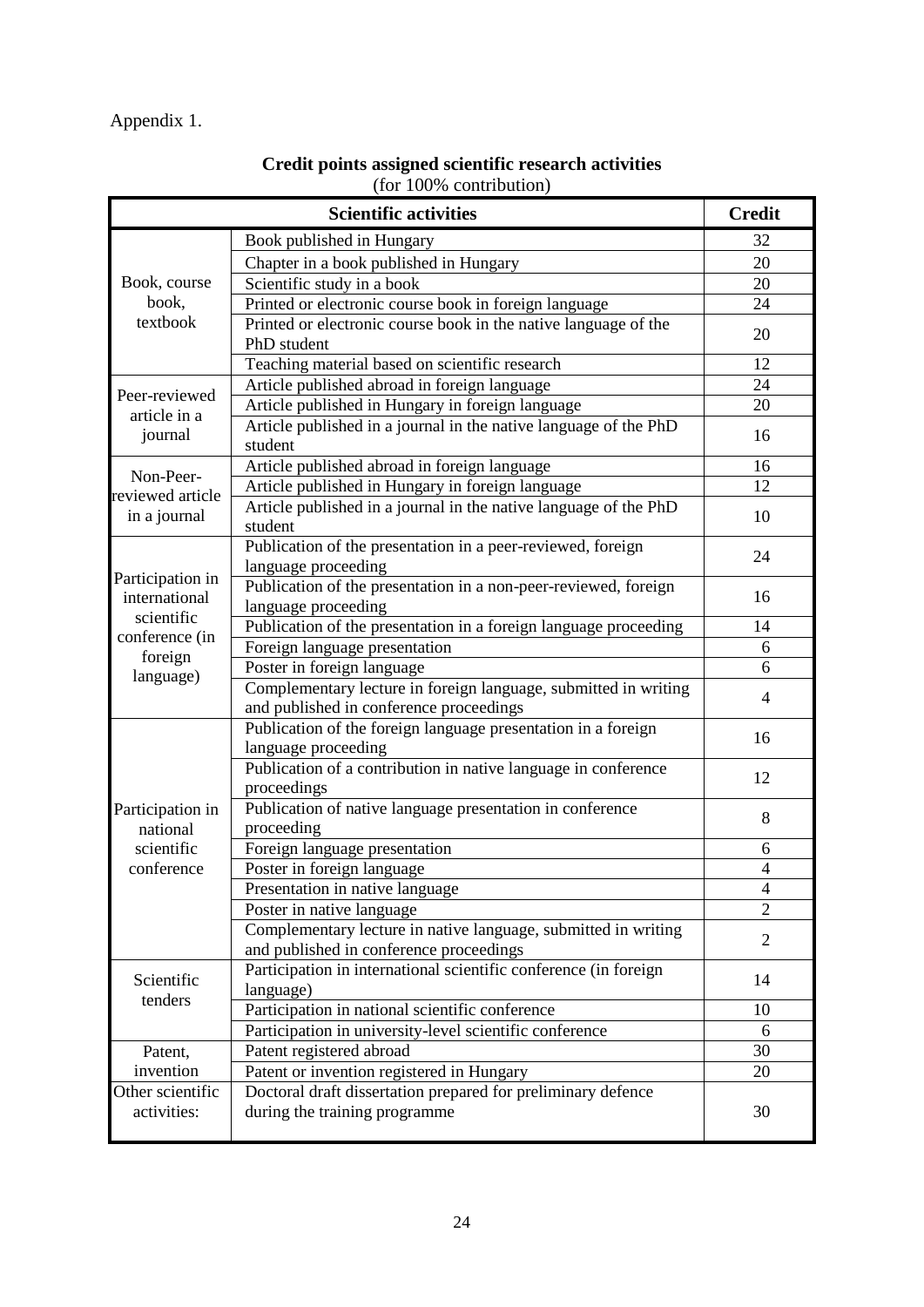Appendix 2.

**4-year individual research plan**

## NEMZETI KÖZSZOLGÁLATI EGYETEM Hadtudományi Doktori Iskola

**Approved!**

20.........................................

.......................................................... …………………………… **HEAD OF THE RESEARCH AREA**

### **FOUR-YEAR INDIVIDUAL STUDY AND RE-SEARCH PLAN**

**of the** 

**organized doctoral programme between**

*1 September 20.. until 30 August 20..*

**To the head of the doctoral school** *(name, rank)*

> ………………………………………… (signature of the doctoral student)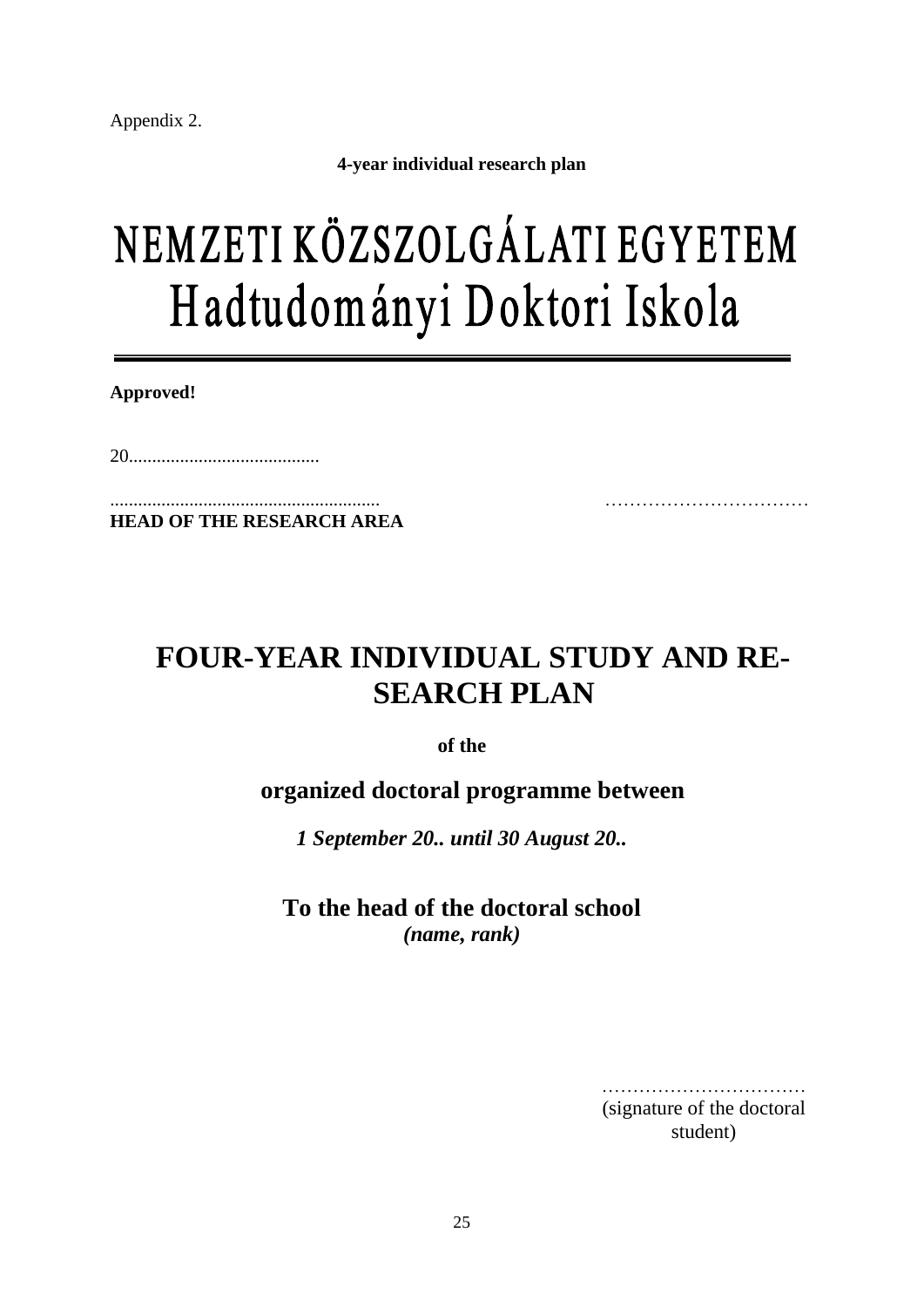### **PERSONAL INFORMATION**

**Name, military rank:** 

### **DOCTORAL PROGRAMME**

**Form of training: Research area: Planned dissertation title: Supervisor:** 

### **LANGUAGE PROFICIENCY:**

**Language exam: Proficiency level: Planned language exam: Expected timing:**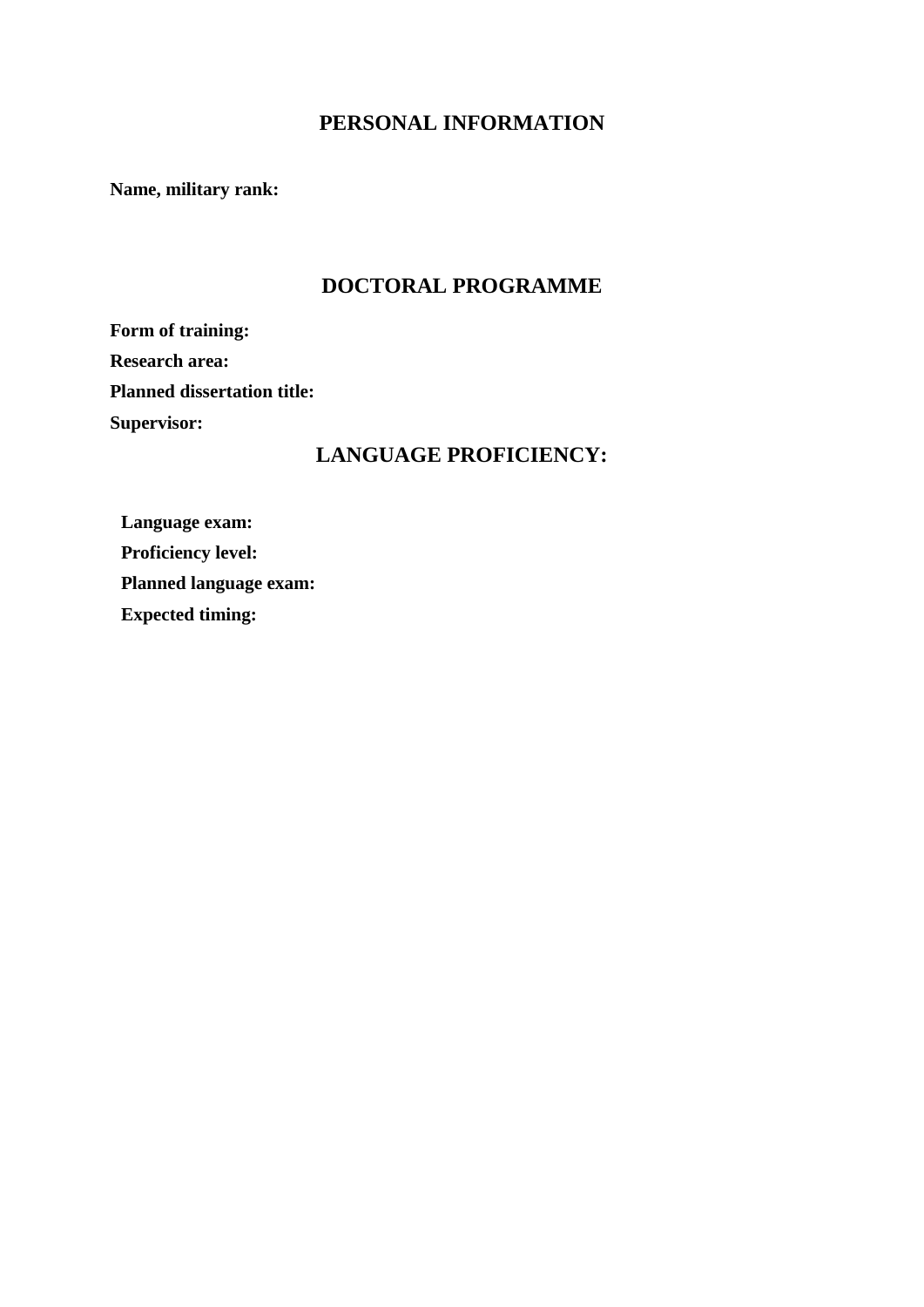### **4-YEAR RESEARCH PLAN**

**(regarding the 2+2 training phase)**

### **of the 1. TRAINING AND RESEARCH IDŐSZAKRA (2 years = semesters 1-4)**

Main parts of the research plan:

- *listing, processing, analyzing and presenting the most important national and international literature on the research topic:*
- *formulation of the research problem:*
- *research hypotheses:*
- *research objectives:*

### **Planned research schedule (scientific activities incl. conferences, publications, etc.)**

| 1. semester<br>2. semester<br>3. semester |
|-------------------------------------------|
|                                           |
|                                           |
|                                           |
|                                           |
|                                           |
|                                           |
|                                           |
|                                           |
|                                           |
|                                           |
|                                           |
|                                           |
|                                           |
|                                           |
|                                           |
|                                           |
|                                           |
|                                           |
|                                           |
|                                           |
|                                           |
|                                           |
|                                           |
| 4. semester                               |
|                                           |
|                                           |
|                                           |
|                                           |
|                                           |
|                                           |
|                                           |

**Other activities:**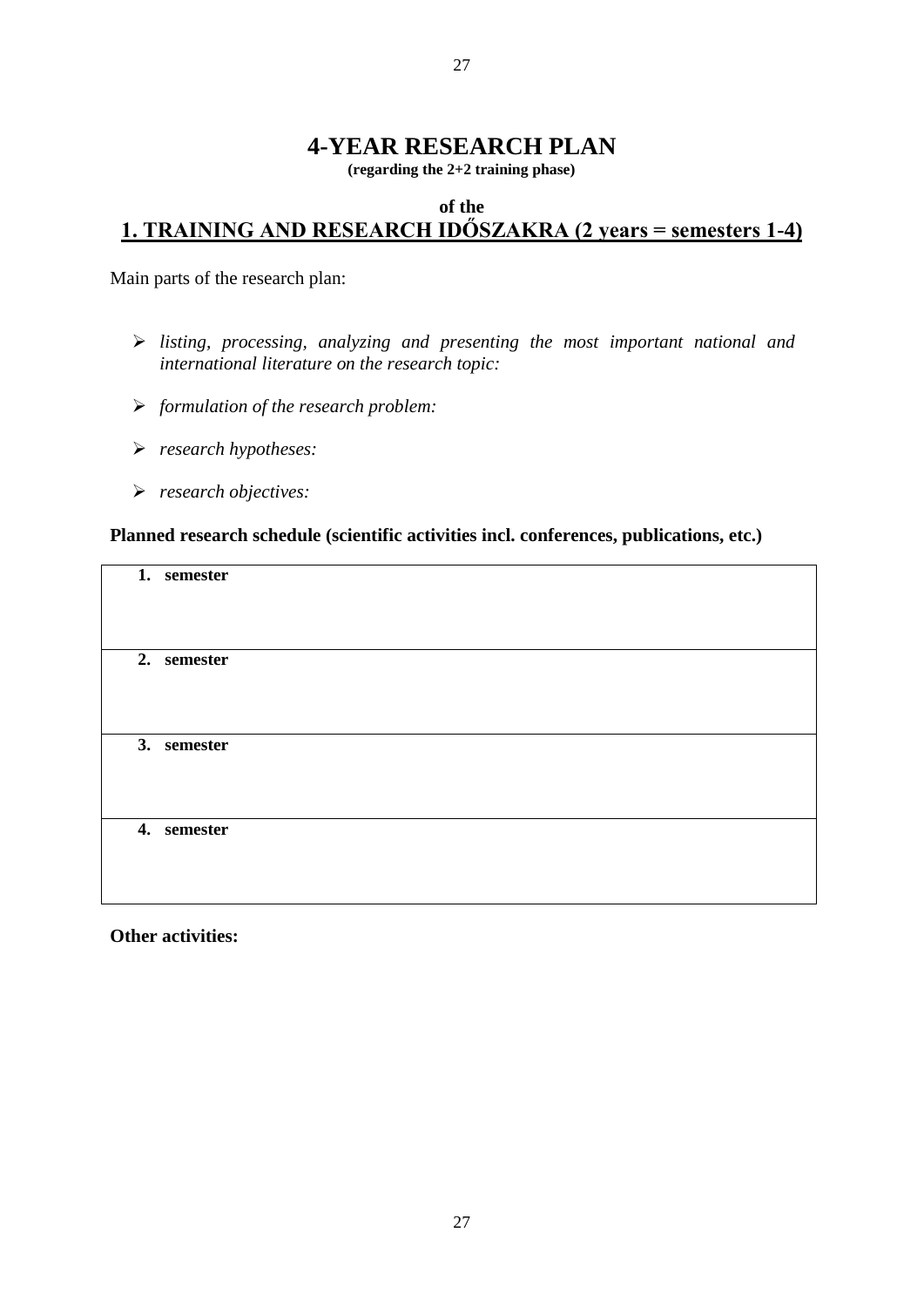### **RESEARCH PLAN of the 2. RESEARCH AND DISSERTATION PHASE (2 years = semesters 5-8)**

 *presentation of the research methods supporting the realization of the research objective, planned empirical and / or theoretical studies; ideas for the design:*

*presentation of the expected significance of the research:*

*practical applicability of research results:*

**Planned research schedule (dissertation progress, preparation of the specific chapters, scientific activities incl. conferences, publications, preliminary defence):**

| 5. semester |  |  |  |
|-------------|--|--|--|
|             |  |  |  |
|             |  |  |  |
| 6. semester |  |  |  |
|             |  |  |  |
|             |  |  |  |
|             |  |  |  |
|             |  |  |  |
|             |  |  |  |
| 7. semester |  |  |  |
|             |  |  |  |
|             |  |  |  |
|             |  |  |  |
|             |  |  |  |
|             |  |  |  |
| 8. semester |  |  |  |
|             |  |  |  |
|             |  |  |  |
|             |  |  |  |
|             |  |  |  |
|             |  |  |  |

**Other activities:**

**Proposal, opinion of the supervisor:** 

Done at: ………………, .. ……… month ……day, 20…. year

.……………………………. Signature of the supervisor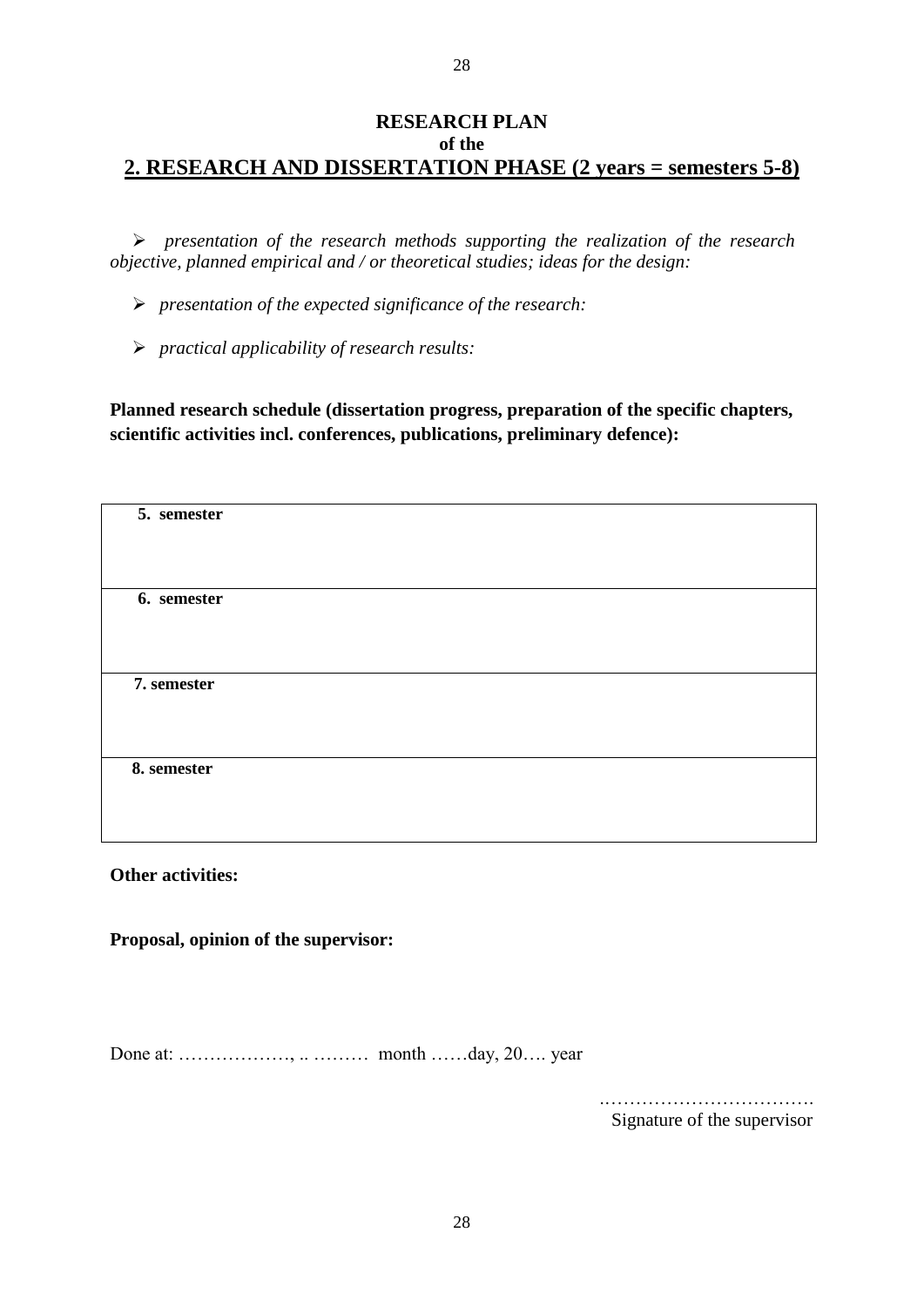Appendix 3.

**Semester individual research plan**

## NEMZETI KÖZSZOLGÁLATI EGYETEM

### **DOCTORAL SCHOOL OF MILITARY SCI-**

**ENCES** 

**Approved!**

20.........................................

..........................................................  **SUPERVISOR**

### SEMESTER

### STUDY AND RESEARCH PLAN

**(semesters 1-4)**

**For the ......... semester of the 20..../20.... academic year**

**…………………………..…….. name, military rank**

> **………………… doctoral student**

> > ……………………………………… (signature of the doctoral student)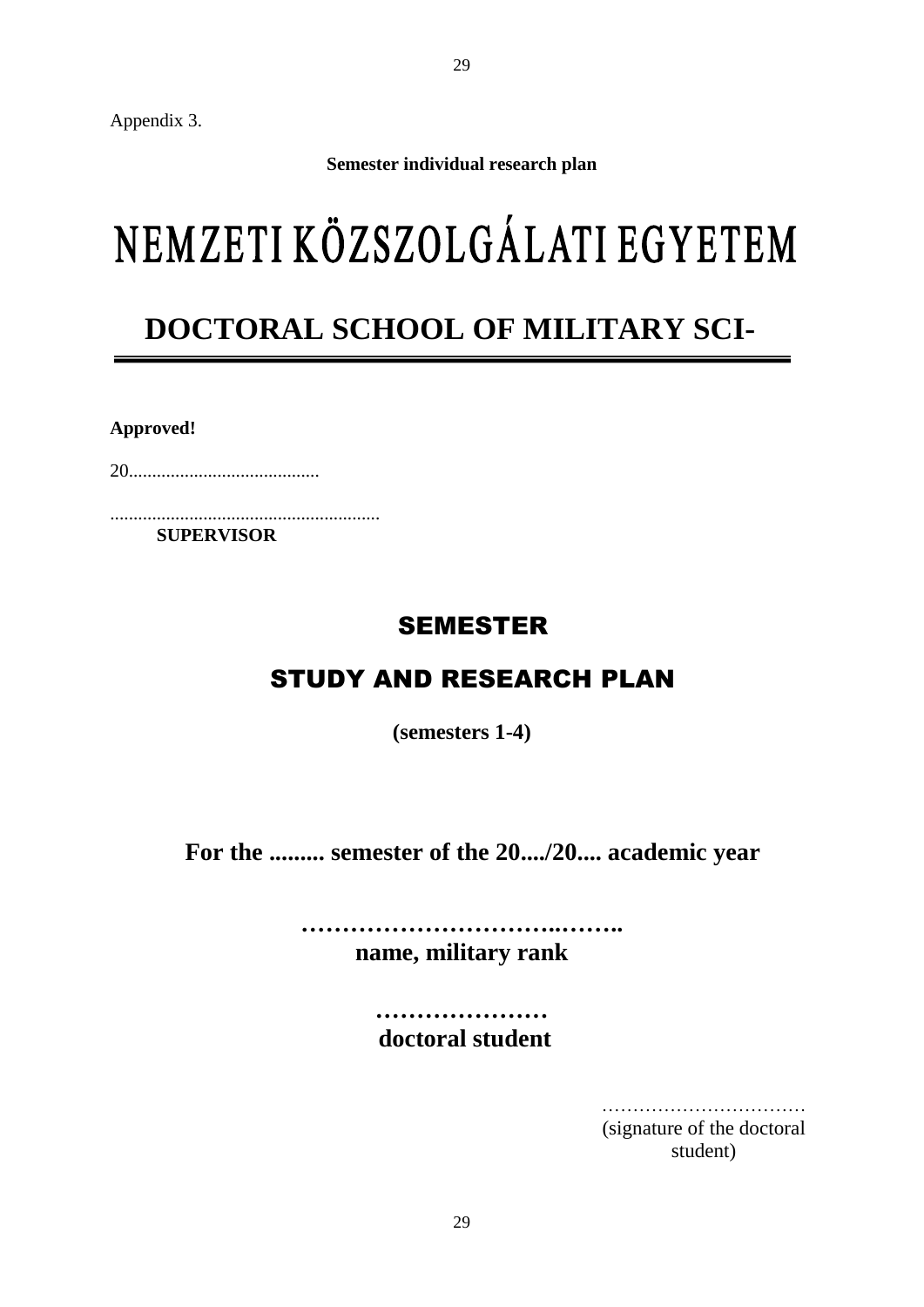### **PLANNED ACADEMIC REQUIREMENTS**

| <b>Course code</b> | Name of the course / mandatory-elective<br>responsible | <b>Credit</b> |
|--------------------|--------------------------------------------------------|---------------|
|                    |                                                        |               |
|                    |                                                        |               |
|                    |                                                        |               |
|                    |                                                        |               |
| Total:             |                                                        |               |

### **PLANNED SCIENTIFIC ACTIVITY**

| <b>Course code</b> | <b>PUBLICATION</b><br>(planned title of the publication, place/year/number, language, credit) |
|--------------------|-----------------------------------------------------------------------------------------------|
|                    |                                                                                               |

| Title of the topic | <b>CONFERENCE/TENDER</b><br>Title and place of the con-<br>ference/tender | Language | <b>Credits</b> |
|--------------------|---------------------------------------------------------------------------|----------|----------------|
|                    |                                                                           |          |                |
|                    |                                                                           |          |                |

### **Planned teaching activities:**

| <b>Course code</b> | <b>TEACHING</b><br>(name of the course, topic, number of classes, credits) |  |
|--------------------|----------------------------------------------------------------------------|--|
|                    |                                                                            |  |
|                    |                                                                            |  |
|                    |                                                                            |  |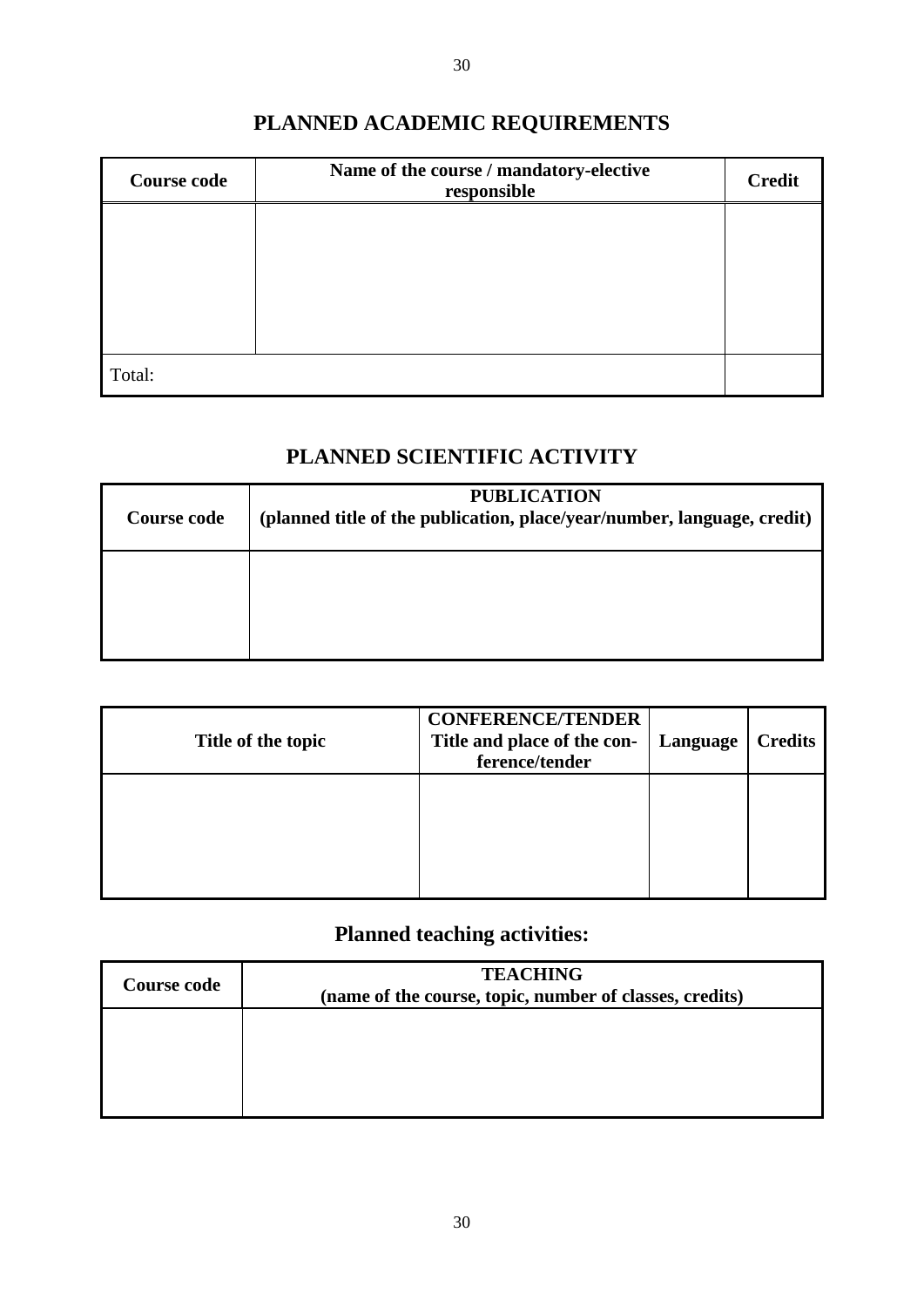### **TOTAL CREDITS PLANNED**

| Segments of the doctoral training |  |
|-----------------------------------|--|
| Academic requirements             |  |
| Research requirements             |  |
| Teaching activities               |  |
| ALTOGETHER:                       |  |

**Other activities:**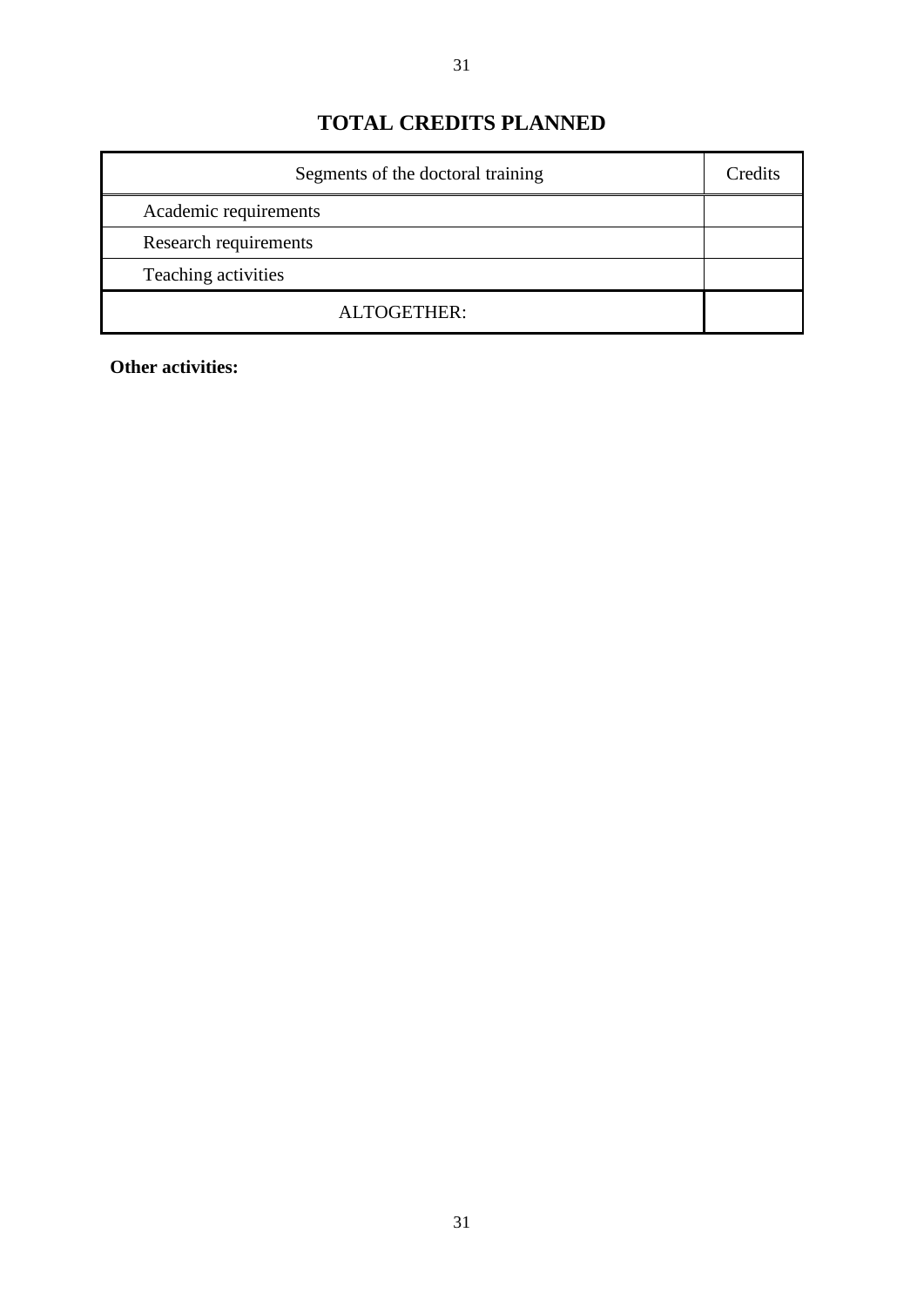Appendix 4.

### **Handout document**

(academic and research progress during semesters 5-8)

# NEMZETI KÖZSZOLGÁLATI EGYETEM

## **DOCTORAL SCHOOL OF MILITARY SCI-**

**ENCES** 

**Approved!**

20.........................................

.......................................................... **SUPERVISOR**

### **SEMESTER STUDY AND RESEARCH PLAN**

**(semesters 5-8)**

**For the ......... semester of the 20..../20.... academic year**

**…………………………..…….. name, military rank**

> **……………… doctoral student**

> > …………………………. (signature of the doctoral student)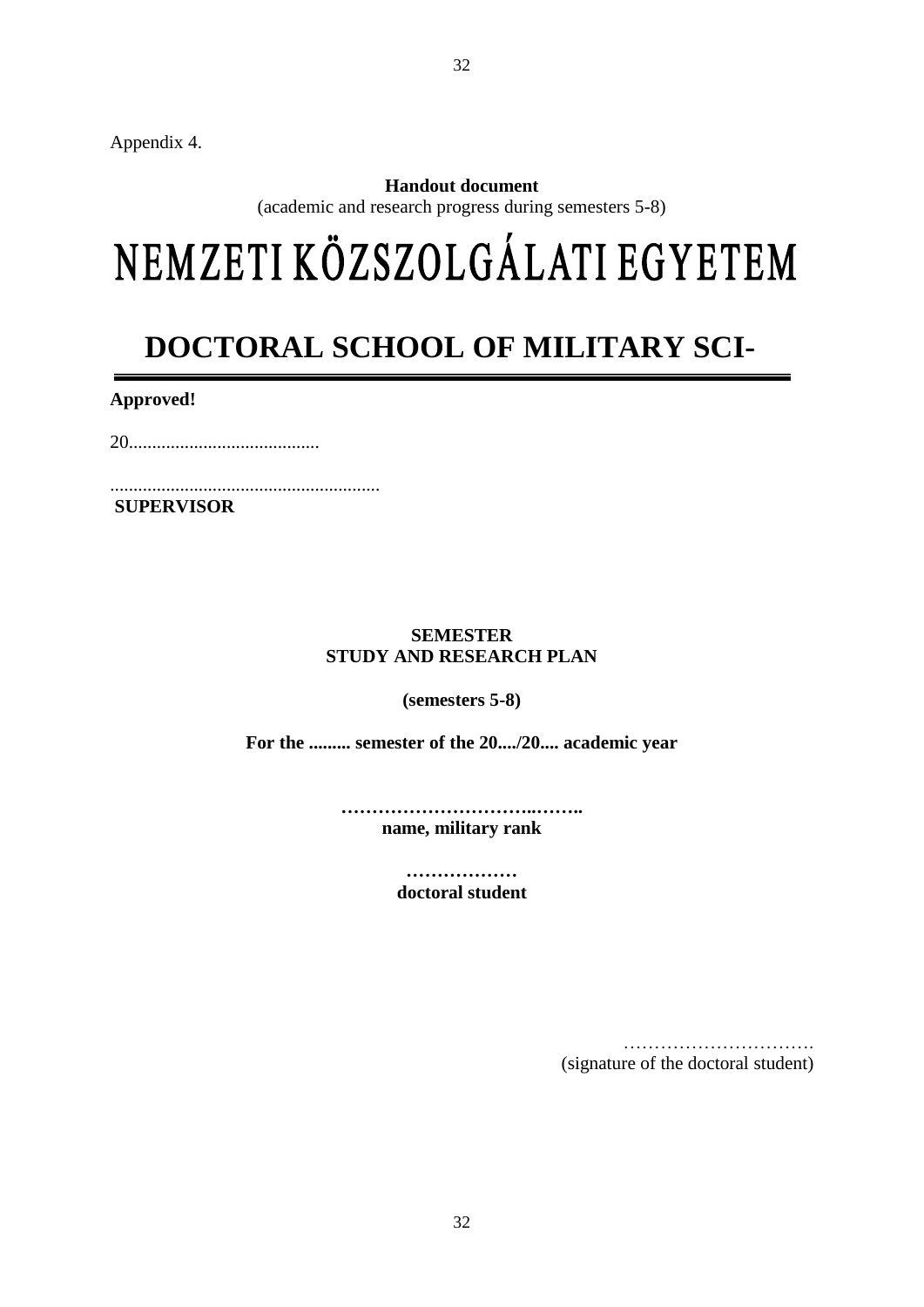**1. RESEARCH PLANS**

(for instance: analyzing the literature, preparing chapter 1 and 2, etc.)

### 2. **PLANNED SCIENTIFIC ACTIVITY**

| <b>Course code</b> | <b>PUBLICATION</b><br>(planned title of the publication, place/year/number, language,<br>credit) |
|--------------------|--------------------------------------------------------------------------------------------------|
|                    |                                                                                                  |

| Title of the topic | <b>CONFERENCE/TENDER</b><br>Title and place of the<br>conference/tender | Language | <b>Credits</b> |
|--------------------|-------------------------------------------------------------------------|----------|----------------|
|                    |                                                                         |          |                |
|                    |                                                                         |          |                |

### 3. **Planned teaching activities:**

| Course code | <b>TEACHING</b><br>(name of the course, topic, number of classes, credits) |
|-------------|----------------------------------------------------------------------------|
|             |                                                                            |
|             |                                                                            |

### **TOTAL CREDITS PLANNED**

| Segments of the doctoral training | Credits |
|-----------------------------------|---------|
| Academic requirements             |         |
| Research requirements             |         |
| Teaching activities               |         |
| ALTOGETHER:                       |         |

### **Other activities:**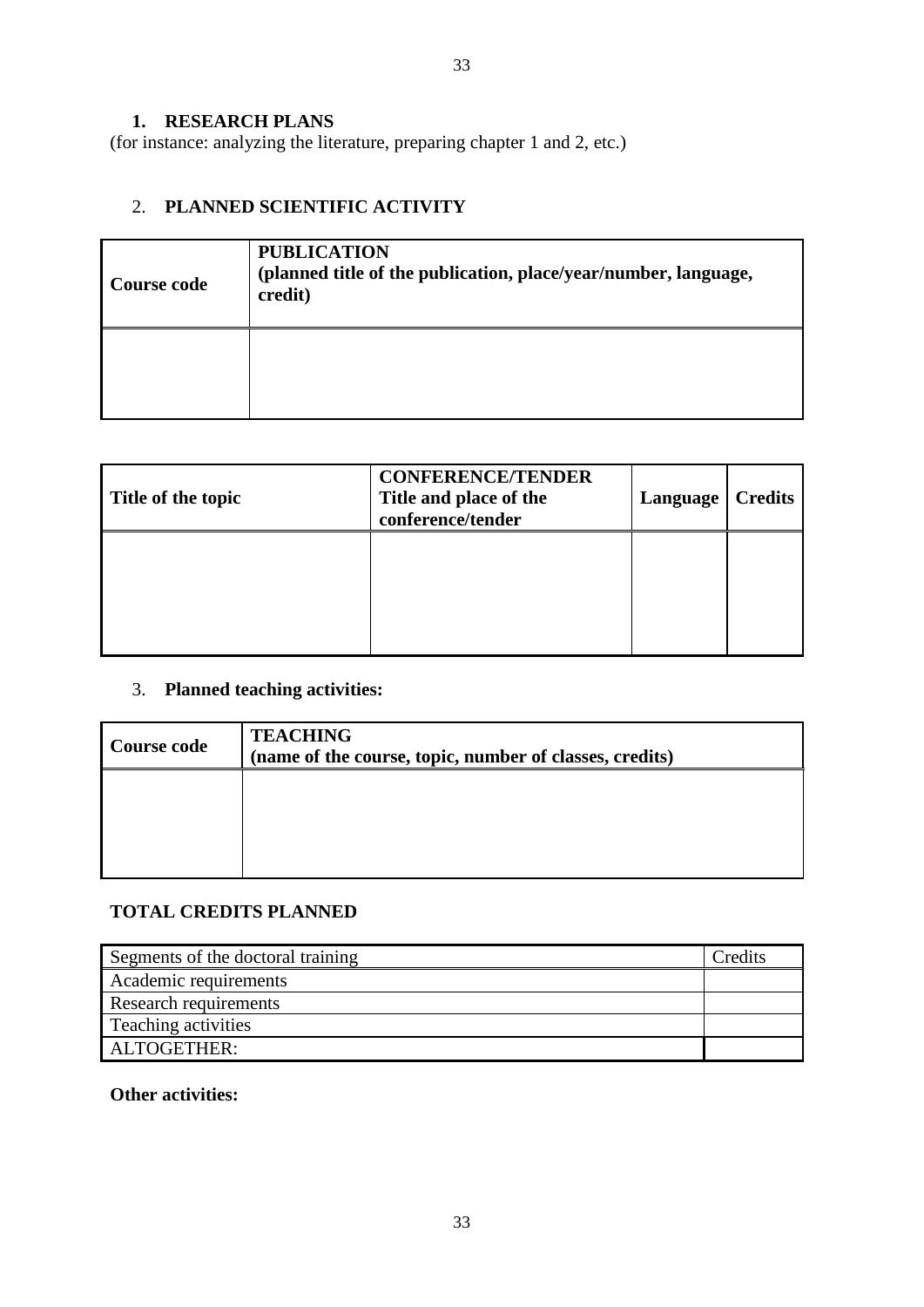5. Appendix 9.

**Academic and research progress report**

## NEMZETI KÖZSZOLGÁLATI EGYETEM Hadtudományi Doktori Iskola

### HANDOUT DOCUMENT

(semesters 1-4)

**………… ………………………………(name)…..… doctoral student**

**on the activities performed in the ............... semester of the 201..../201.... academic year.**

**PLANNED TITLE OF THE DISSERTATION:**

…………………………………………………………………………………………………...

### **1. ACADEMIC REQUIREMENTS**

|      | Courses of the given semester | Exam type      |                 |             |
|------|-------------------------------|----------------|-----------------|-------------|
| code | description                   | type<br>(L, P) | evalua-<br>tion | Cre<br>dits |
|      |                               |                |                 |             |
|      |                               |                |                 |             |
|      |                               |                |                 |             |
|      |                               |                |                 |             |
|      |                               |                |                 |             |

### **2. SCIENTIFIC RESEARCH ACTIVITIES:**

### **a, Publication relevant to the research**

| Publication                                                             |          |                                     | Name of the                               |              |
|-------------------------------------------------------------------------|----------|-------------------------------------|-------------------------------------------|--------------|
| title                                                                   | language | participa-<br>tion rate*<br>$(\% )$ | journal, maga-<br>zine, year, num-<br>ber | Cred-<br>its |
|                                                                         |          |                                     |                                           |              |
| In case of declaration of acceptance, the<br>article shall be attached. |          |                                     |                                           |              |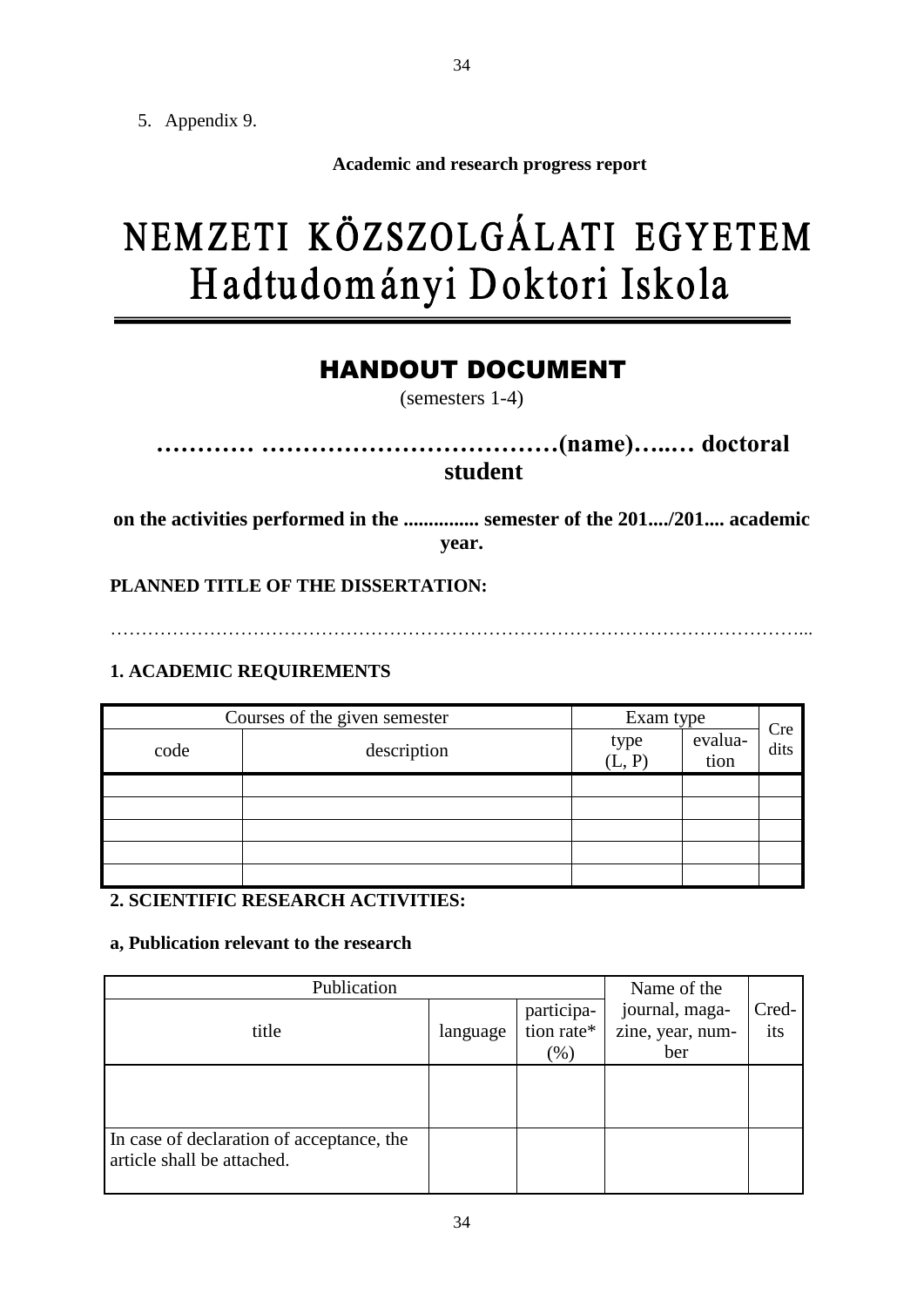### \**As co-author*

### **b, 50 % of the publication not relevant to the research (can be recognized for credits only in the first two semesters)**

| Publication                                                             |          |                                    | Name of the                               |         |
|-------------------------------------------------------------------------|----------|------------------------------------|-------------------------------------------|---------|
| title                                                                   | language | participa-<br>tion rate*<br>$(\%)$ | journal, maga-<br>zine, year, num-<br>ber | Credits |
|                                                                         |          |                                    |                                           |         |
| In case of declaration of acceptance, the<br>article shall be attached. |          |                                    |                                           |         |

\**As co-author*

If the publication has not yet been published but would like to be recognized for the given semester, a declaration of acceptance from the editor shall be attached. In case of co-authored publication, a co-authorship declaration must be enclosed.

### **b) participation in national scientific conference:**

| Lecture*                                                         |          |       |        |  |
|------------------------------------------------------------------|----------|-------|--------|--|
| title                                                            | language | place | timing |  |
| Certificate, if any, from the conference and<br>the PPT document |          |       |        |  |
|                                                                  |          |       |        |  |

**c) other scientific activities (previous credit recognition, tenders, patent, invention, monograph etc):**

| Scientific activities |       |        |         |
|-----------------------|-------|--------|---------|
| description           | place | timing | Credits |
|                       |       |        |         |
|                       |       |        |         |
|                       |       |        |         |

### **3. TEACHING ACTIVITIES**

| Courses hold<br>topics | quantity | Signature of the rele-<br>vant head of department | Credits |
|------------------------|----------|---------------------------------------------------|---------|
|                        |          |                                                   |         |
|                        |          |                                                   |         |
|                        |          |                                                   |         |
|                        |          |                                                   |         |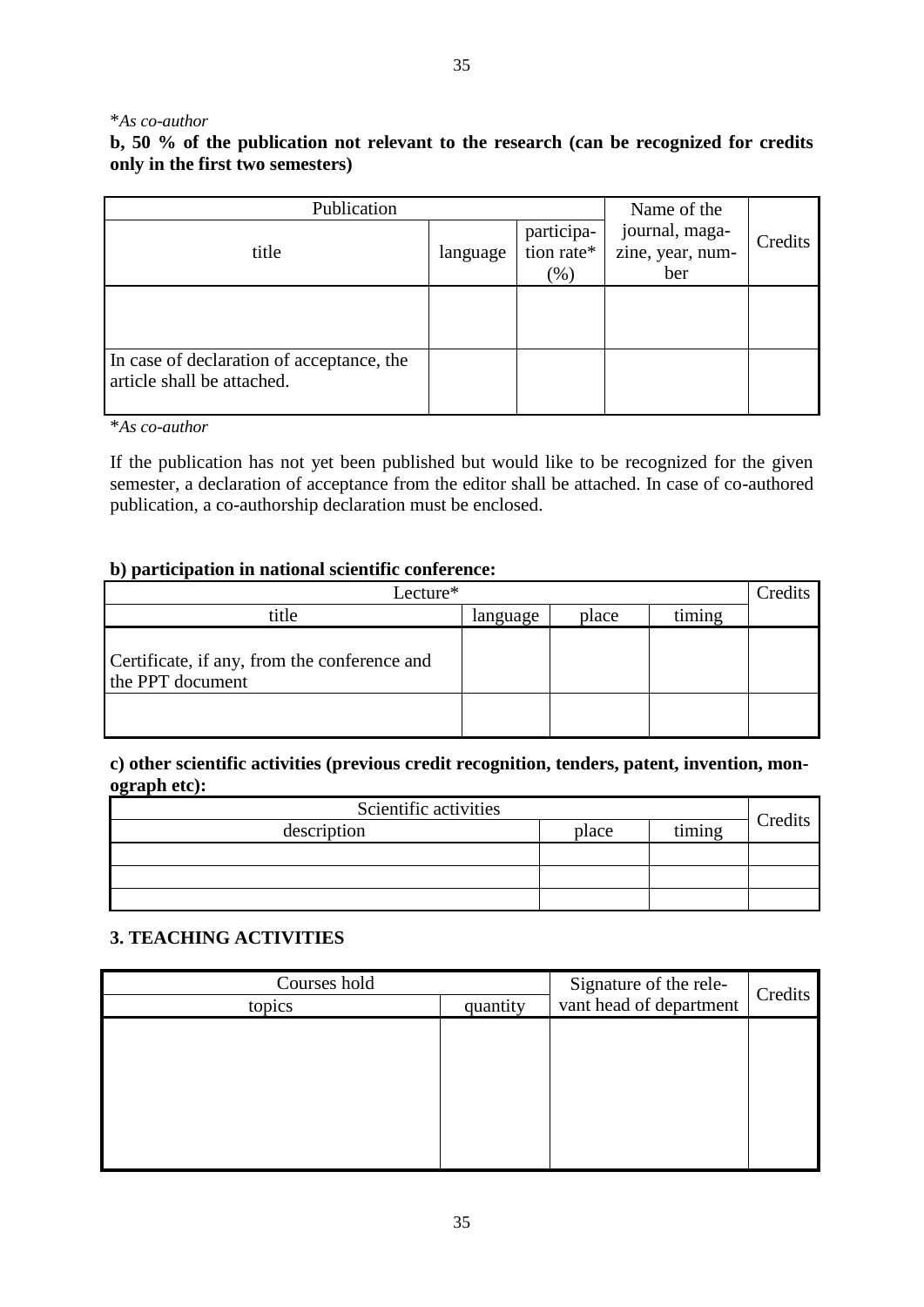### **4. NUMBER OF CREDITS OBTAINED IN THE SEMESTER**

| Areas of the training programme | Credits |
|---------------------------------|---------|
| Academic requirements           |         |
| Scientific research             |         |
| Holding lectures (teaching);    |         |
| <b>CREDITS ALTOGETHER:</b>      |         |

............day ........................ month .................. year

…………………………………………. doctoral student

### **EVALUATION OF DOCTORAL SUPERVISOR on the activities of the doctoral student during the semester**

**(Based on the semester research plan, progress made in studies, research, etc.)**

............day ........................ month .................. year

………………………………………….

supervisor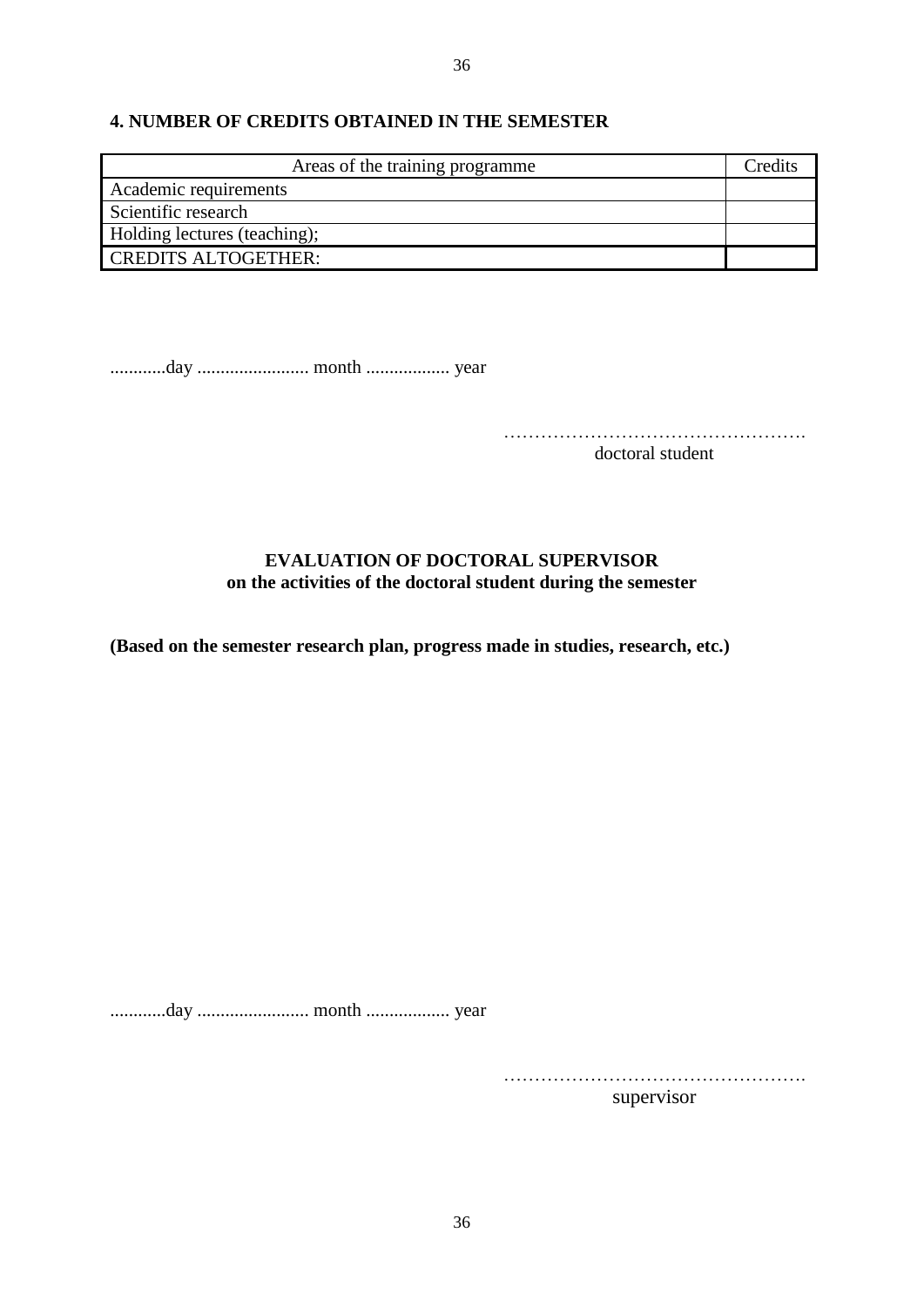Appendix 6.

**Report on the scientific research progress**

## NEMZETI KÖZSZOLGÁLATI EGYETEM Hadtudományi Doktori Iskola

### HANDOUT DOCUMENT

**(semesters 5-8)**

**………… ………………………………(name)…..… doctoral student**

**on the activities performed in the ............... semester of the 201..../201.... academic year.**

**PLANNED TITLE OF THE DISSERTATION:**

…………………………………………………………………………………………………...

**1. RESEARCH AND DISSERTATION PROGRESS**

### **2. SCIENTIFIC RESEARCH ACTIVITIES**

**a, Publication relevant to the research**

| Publication                                                             |          |                                                    | Name of the                               |         |
|-------------------------------------------------------------------------|----------|----------------------------------------------------|-------------------------------------------|---------|
| title                                                                   | language | participa-<br>$\frac{1}{\pi}$ tion rate*<br>$(\%)$ | journal, maga-<br>zine, year, num-<br>ber | Credits |
|                                                                         |          |                                                    |                                           |         |
| In case of declaration of acceptance, the<br>article shall be attached. |          |                                                    |                                           |         |

\**As co-author*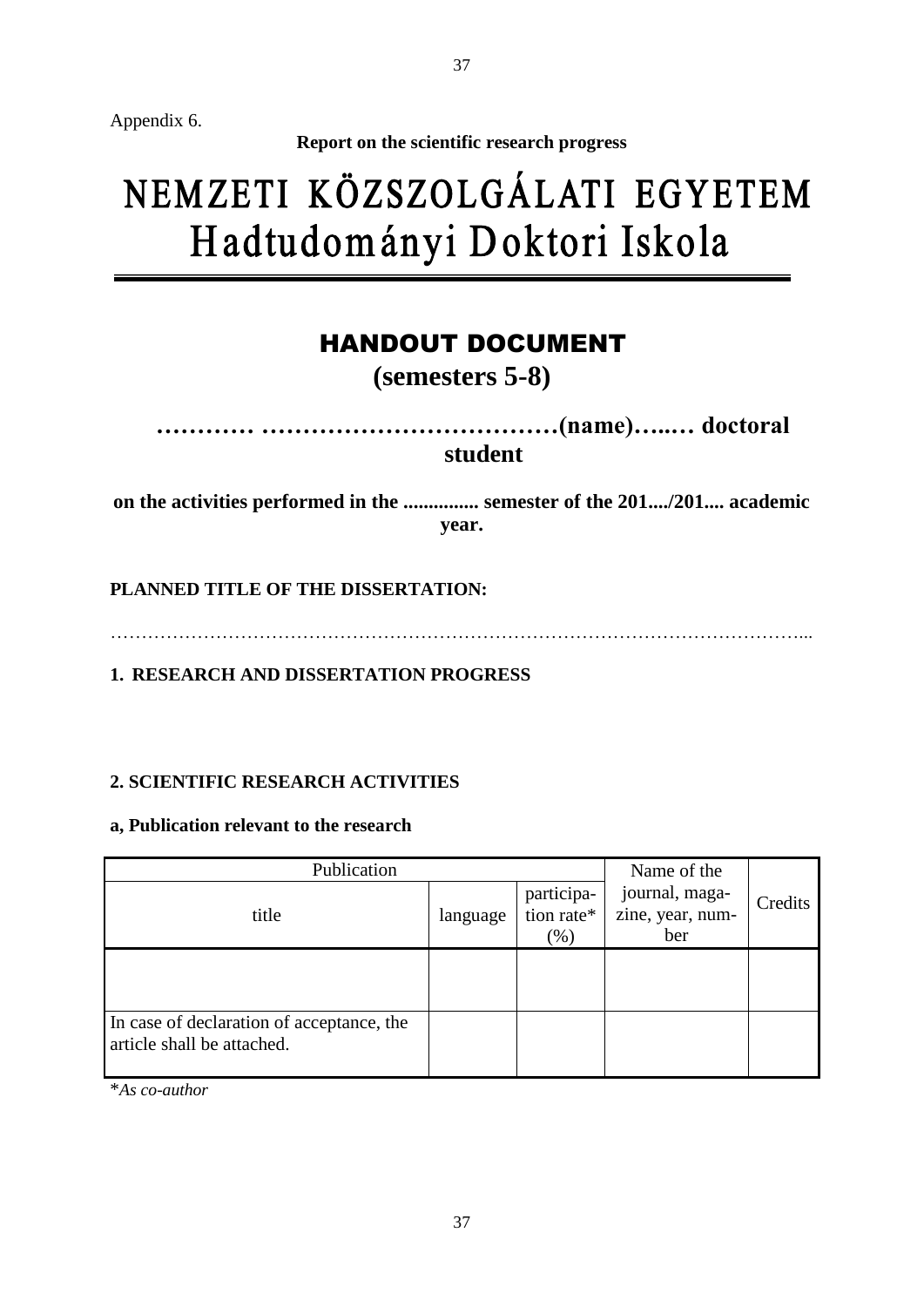### **b, 50 % of the publication not relevant to the research (can be recognized for credits only in the first two semesters)**

| Publication                                                             | Name of the |                                    |                                           |         |
|-------------------------------------------------------------------------|-------------|------------------------------------|-------------------------------------------|---------|
| title                                                                   | language    | participa-<br>tion rate*<br>$(\%)$ | journal, maga-<br>zine, year, num-<br>ber | Credits |
|                                                                         |             |                                    |                                           |         |
| In case of declaration of acceptance, the<br>article shall be attached. |             |                                    |                                           |         |

\**As co-author*

If the publication has not yet been published but would like to be recognized for the given semester, a declaration of acceptance from the editor shall be attached. In case of co-authored publication, a co-authorship declaration must be enclosed.

### **b) participation in national scientific conference:**

| Lecture*                                                         |          |       |        | Credits |
|------------------------------------------------------------------|----------|-------|--------|---------|
| title                                                            | language | place | timing |         |
| Certificate, if any, from the conference and<br>the PPT document |          |       |        |         |
|                                                                  |          |       |        |         |

### **c) other scientific activities (previous credit recognition, tenders, patent, invention, monograph etc):**

| Scientific activities |       |        |         |
|-----------------------|-------|--------|---------|
| description           | place | timing | Credits |
|                       |       |        |         |
|                       |       |        |         |
|                       |       |        |         |

### **3. TEACHING ACTIVITIES**

| Courses hold<br>topics | quantity | Signature of the rele-<br>vant head of department | Credits |
|------------------------|----------|---------------------------------------------------|---------|
|                        |          |                                                   |         |
|                        |          |                                                   |         |
|                        |          |                                                   |         |
|                        |          |                                                   |         |